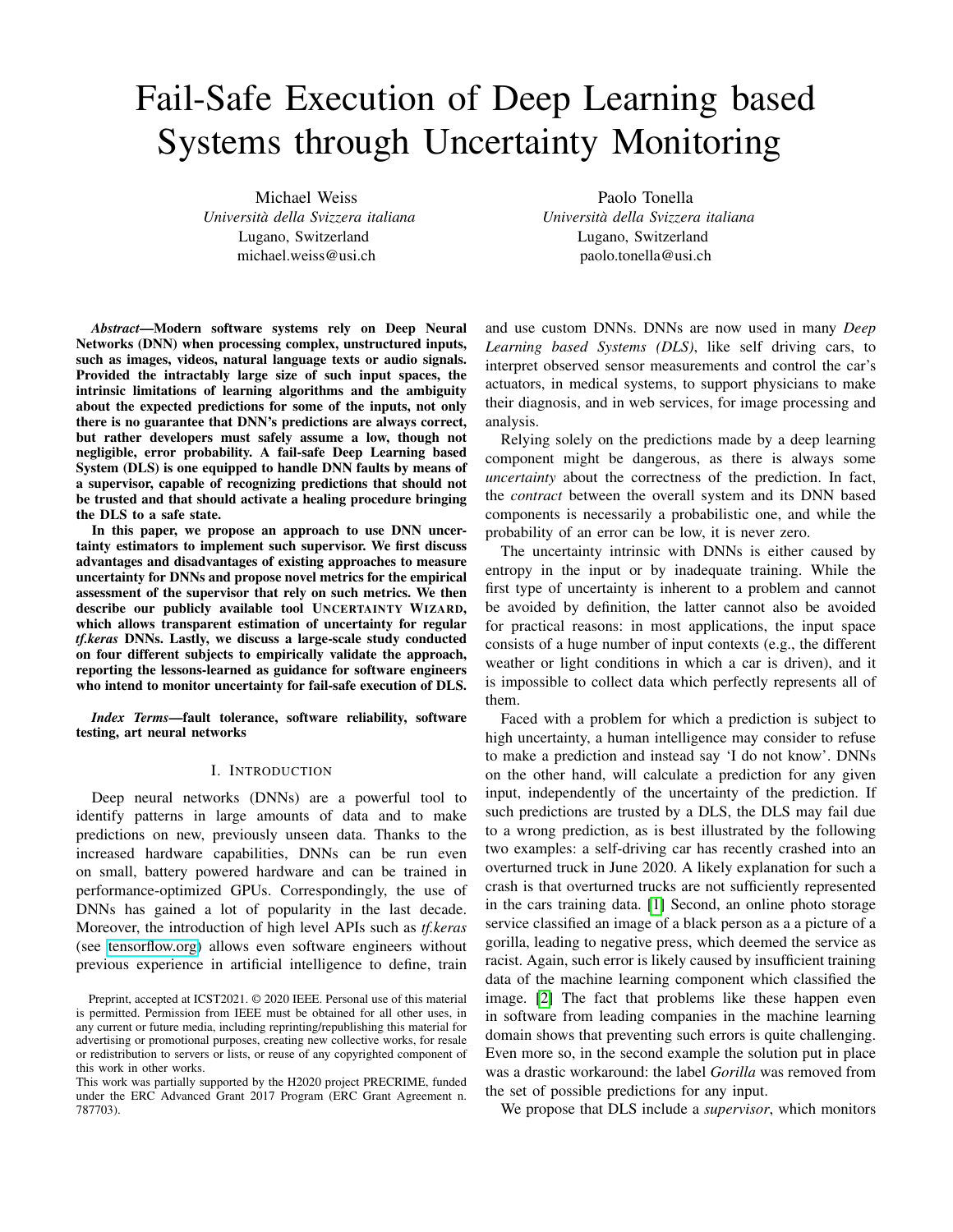the DNN uncertainty for any given input at runtime, such that the system can ignore predictions for high-uncertainty inputs and can run a safe fallback process instead, such as stopping the self-driving car at the side of the street or, in the second example, delegating the classification of the image to a human.

The machine learning community has investigated *uncertainty-aware* types of DNNs, which support the deployment of such a supervisor. This paper aims at closing the gap between uncertainty-aware DNNs and the deployment of an effective supervisor in a DLS. Specifically, it makes the following contributions:

- Metrics Comparison Description and comparison of the most investigated uncertainty metrics for DNNs, with a discussion of their advantages and disadvantages.
- UNCERTAINTY WIZARD Python library which allows zeroknowledge, transparent implementation of uncertaintyaware DNNs.
- Evaluation Framework We present existing and propose novel metrics to evaluate DLS which include a supervisor.
- Lessons learned We discuss key findings from our empirical evaluation of various uncertainty metrics applied to four different case studies.

# II. BACKGROUND

In this section, we discuss the different root causes of DNN faults which can be understood as *types of uncertainty* and define the task of DNN fault prediction as a problem of uncertainty quantification.

# *A. Sources of Uncertainty*

We distinguish between two types of uncertainty; uncertainty caused by a sub-optimal DNN model and uncertainty caused by randomness in the prediction target. A detailed discussion of these types is provided by Kendall *et al.* [\[3\]](#page-10-2).

*Definition 1 (Epistemic Uncertainty):* Epistemic uncertainty is caused by the sub-optimal training or configuration of the *model*.

Epistemic uncertainty is sometimes also referred to as *model uncertainty*. There are many possible reasons for epistemic uncertainty, such as insufficient training data, which does not represent the entire possible input space, sub-optimal training hyper-parameters and inadequate DNN architecture. In theory, epistemic uncertainty could be avoided, provided good enough training data and optimal model configuration. However, finding such optimal training configurations is impossible in most real world applications, as real input spaces, as well as the space of the possible hyper-parameters and architectural choices, are typically too large.

The second type of uncertainty, which not even an optimal training set and model configuration can avoid, is called *aleatoric uncertainty*:

*Definition 2 (Aleatoric Uncertainty):* Aleatoric uncertainty is the uncertainty present in the true (unknown) distribution we are making predictions about.

Thus, aleatoric uncertainty can be seen as randomness, ambiguity or entropy in the prediction target. When predicting

<span id="page-1-0"></span>

Fig. 1: Examples of uncertainties in digits classification: [\(a\)](#page-1-0) and [\(b\)](#page-1-0) cause no uncertainty, [\(c\)](#page-1-0) causes aleatoric uncertainty, [\(d\)](#page-1-0) and [\(e\)](#page-1-0) cause epistemic uncertainty.

a random event, even an optimal model will make wrong predictions. As aleatoric uncertainty is independent of the model, but instead depends on the predicted data, it is also referred to as *data uncertainty* or *irreducible uncertainty*. Aleatoric Uncertainty can be further distinguished between *homoscedastic uncertainty*, where the uncertainty applies to all data, and *heteorscedastic uncertainty*, where the uncertainty is more prevalent amongst some subsets of the data.

Figure [1](#page-1-0) provides a visual example of the difference between aleatoric and epistemic uncertainty. The input to a classifier DNN is the image of a handwritten digit to be recognized. Figures [1a](#page-1-0) and [1b](#page-1-0) illustrate regular inputs with low uncertainty. Figure [1c](#page-1-0) is an example of a figure with high heteroscedastic aleatoric uncertainty: Clearly, the image shows either a 1 or a 4, but it is impossible to say with certainty which one the writer intended. Figure [1d](#page-1-0) illustrates a common reason for epistemic uncertainty: A small perturbation of the image background, if not present in the training data, may lead the model to be incapable of predicting the correct label. Similarly, [1e](#page-1-0) shows an unexpected input leading to epistemic uncertainty. While the true label is unambiguously 4, a model which was not trained on roman number representations will not be capable to make a correct prediction.

# *B. Uncertainty Quantification*

Ideally, instead of predicting a single value as output, a DNN should calculate a probability density function for regression problems or a likelihood for every outcome in a classification problem. As such, every outcome would have its uncertainty quantified (e.g., by the variance of the output probability distribution). We will discuss models capable of calculating such outputs in Section [III.](#page-2-0) However, for the scope of this paper, we consider a less general formulation of uncertainty quantification, which is sufficient for network supervision [\[4\]](#page-10-3):

*Definition 3 (Uncertainty Quantification):* Uncertainty Quantification (UQ) is the task of calculating a scalar metric strictly monotonically increasing in the likelihood (for classification tasks) or severity (for regression tasks) of a deviation between the DNN prediction and the ground truth, given a particular input and the DNN used to do the prediction.

We are thus limiting our interest to the correctness of the chosen prediction, as opposed to the distribution of all possible predictions in the output space. The supervisor will reject inputs for which the uncertainty is above a certain threshold.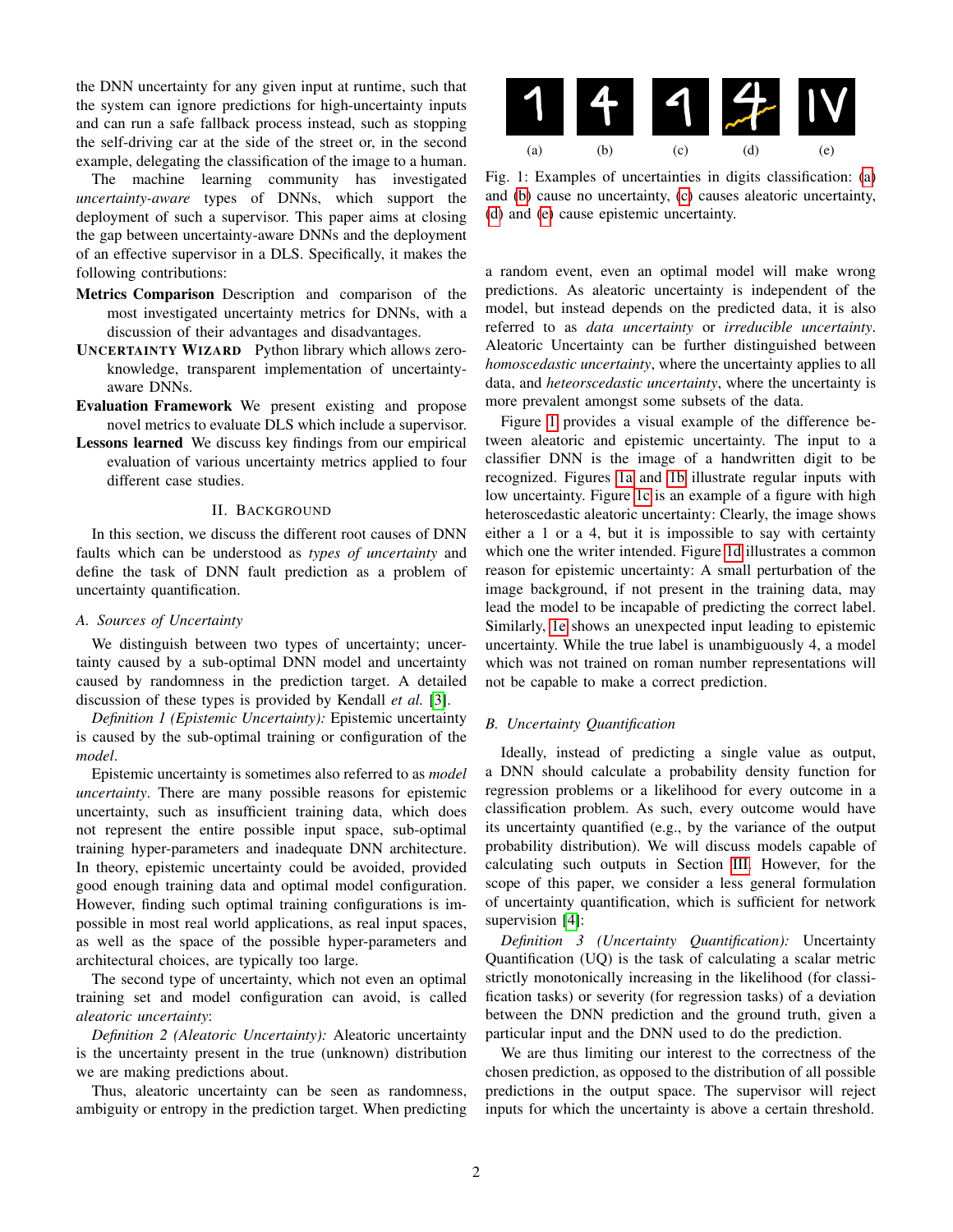Consistently, we define *confidence* as the opposite of uncertainty, s.t. a confidence metric is supposed to strictly monotonically decrease in the likelihood or severity of a prediction error.

# III. UNCERTAINTY-AWARE NEURAL NETWORKS

<span id="page-2-0"></span>While regular DNNs, also called *Point-Prediction DNNs (PPNN)*, predict a single scalar value for every output variable, from the perspective of uncertainty quantification it would be preferable if the DNN calculated a distribution over possible output values, which would allow the extraction of the network's confidence in the prediction. In this section we discuss the various DNN architectures which allow the calculation of such distributions: first, we provide an overview on *Bayesian Neural Networks (BNN)*, which are the standard approach in the machine learning literature about uncertainty quantification. $1$  Second, we discuss other approaches, which typically have some theoretical disadvantages when compared to BNNs, but showed good results in practice. [\[6\]](#page-10-4)

# *A. Pure Bayesian Neural Networks*

BNNs are neural networks in which weights are probabilistic, instead of scalar as in PPNN, and are represented as probability density functions. To train a BNN, first, a prior distribution  $p(\theta)$  over weights  $\theta$  has to be defined. Then, given some data D, the posterior distribution  $p(\theta|D)$ , i.e., the trained BNN is inferred using Bayes rule:

$$
p(\theta|D) = \frac{p(D|\theta)p(\theta)}{p(D)} = \frac{p(D|\theta)p(\theta)}{\int p(D|\theta)p(\theta)d\theta}
$$
 (1)

Since weights are probabilistic, any output of the BNN is also probabilistic and thus allows a statistically well-founded uncertainty quantification. Besides that, these BNNs in their pure form have other advantages over PPNN, among which: they are robust to overfitting [\[7\]](#page-10-5) and allow to distinguish between epistemic and aleatoric uncertainty [\[5\]](#page-10-6).

BNNs in the pure form presented above quickly become intractable due to the large number of integrations required. There has been a long search for mechanisms which make BNN easier to compute, with papers dating back to the early 1990s [\[7\]](#page-10-5), [\[8\]](#page-10-7). To do so, some approaches make additional assumptions, e.g., a normal distribution of the weights, which may cause the BNN to lose some of the advantages listed above. Still, despite many advances in the field, even recent approaches are considered not to scale sufficiently well [\[9\]](#page-10-8) and are not yet widely used in practice [\[5\]](#page-10-6). Other, more scalable approaches have been shown to outperform Bayesian approaches [\[6\]](#page-10-4) on practical benchmarks.

# *B. MC-Dropout based Bayesian Neural Networks*

In their very influential paper<sup>[2](#page-2-2)</sup>, Gal et al. [\[10\]](#page-10-9) proposed to approximate BNNs though regular PPNNs. Many PPNNs use *dropout layers* for regularization. During training, in a dropout layer each neuron activation can be set to 0 with some probability p. This helps to avoid overfitting and can lead to better model performance in general [\[11\]](#page-10-10). In their paper, Gal *et al.* have shown that a PPNN trained with dropout enabled can be interpreted as a BNN, due to the variation induced by the randomized dropout layers. While traditionally the dropout functionality is disabled at prediction time, a dropout-based BNN keeps the random dropping of neuron activations enabled even during predictions and calculates an output distribution by Monte-Carlo sampling of the results in multiple randomized predictions. This approach is thus often referred to as *MC-Dropout*.

Despite its high popularity, MC-Dropout is not without criticisms: Osband [\[12\]](#page-10-11) claimed the inability of MC-Dropout to capture every type of uncertainty and several papers have shown that it can be outperformed by other approaches [\[6\]](#page-10-4), [\[13\]](#page-10-12). Also, despite the fact that *"the forward passes can be done concurrently, resulting in constant running time"* [\[10\]](#page-10-9), concurrent processing may not be possible in resourceconstrained environments, making MC-Dropout clearly slower than a single prediction of the corresponding PPNN.

#### *C. Deep Ensemble Neural Networks*

Lakshminarayanan *et al.* proposed a fundamentally different approach to quantify uncertainty called *Deep Ensembles*, or *Ensemble* for short, i.e., a collection of multiple *atomic models* for the same problem, differing only in their initialization and trained independently. For every input, a prediction would be made on every atomic model. The predictive distribution could then be inferred from these samples. While deep ensembles are not inherently BNNs, it is possible to interpret them as BNN after applying some minor changes to the parameter regularization [\[14\]](#page-10-13). Nonetheless, even in their plain form, they have been shown to outperform MC-Dropout on the task of uncertainty quantification [\[6\]](#page-10-4), [\[13\]](#page-10-12).

Deep Ensembles are, compared to a single PPNN, slow to train if executed sequentially and memory intensive if used concurrently. This may prevent the use of ensembles in some constrained environments. A variety of improvements and modifications have been proposed for Deep Ensembles (Ilg *et al.* [\[9\]](#page-10-8) provide a good overview of them).

#### *D. Point Predictor Classifiers*

DNNs used for classification typically have a *softmax* output layer, including one output neuron per class. The output for each class is between 0 and 1, with the sum of all outputs being exactly 1. These outputs are often interpreted as probability distributions over the classes and are used for network supervision by means of the following quantifiers:

*Definition 4 (Max-Softmax (SM)):* The highest softmax score is used as confidence quantification (also referred to as *Vanilla* [\[6\]](#page-10-4) or *Softmax Prediction Probability* [\[15\]](#page-10-14) quantification).

*Definition 5 (Prediction Confidence Score (PCS) [\[16\]](#page-10-15)):* The difference between the two highest softmax outputs is used as confidence quantification.

<span id="page-2-1"></span><sup>&</sup>lt;sup>1</sup>For a more precise discussion of BNN, we recommend the comprehensive and usage-oriented article by Jospin *et al.* [\[5\]](#page-10-6).

<span id="page-2-2"></span> $2<sup>2</sup>$ More than 2300 citations in the four years since its publication, according to [Google Scholar.](https://scholar.google.com/)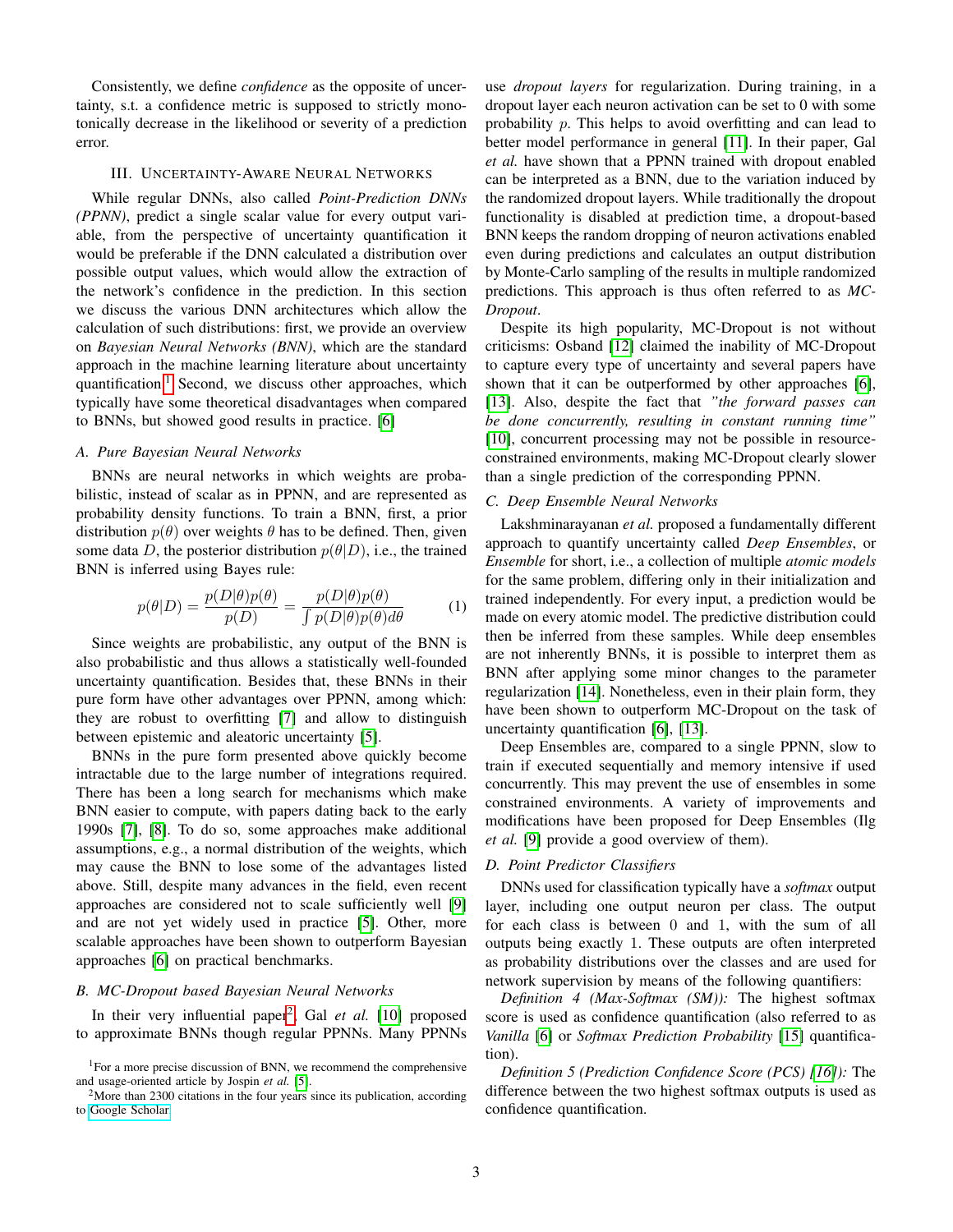| Uncertainty-<br>aware DNN    | Classifi-<br>cation | Regre-<br>ssion | <b>BNN</b> | <b>Custom</b><br><b>Lavers</b> | <b>Training</b><br><b>Effort</b> | <b>Prediction</b><br><b>Effort</b> | Main<br>Advantage                                                | Main<br><b>Disadvantage</b>                   |  |
|------------------------------|---------------------|-----------------|------------|--------------------------------|----------------------------------|------------------------------------|------------------------------------------------------------------|-----------------------------------------------|--|
| Variants of<br>pure BNN      | Yes                 | Yes             | Yes        | Weight<br>distributions        | High or<br>intractable*          | High or<br>intractable*            | Theoretically<br>well founded                                    | Custom architecture,<br>computationally hard* |  |
| <b>MC</b> Dropout            | Yes                 | Yes             | Yes        | Dropout                        | Low                              | High                               | <b>Fastest BNN</b><br>approximation                              | Sampling for<br>predictions is costly         |  |
| Deep<br><b>Ensembles</b>     | Yes                 | Yes             | $No*$      | No                             | High                             | High                               | Good practical results,<br>no major architecture<br>requirements | Computationally and<br>storage intensive      |  |
| <b>PPNN-Softmax</b><br>based | Yes                 | No              | No         | Softmax                        | Miminal                          | Minimal                            | Fast and Simple                                                  | Misleading and<br>no regression               |  |

TABLE I: Overview of popular uncertainty-aware DNN techniques (\* = approach dependent)

*Definition 6 (Softmax-Entropy (SME)):* The entropy over the outputs of the softmax layer is used as confidence quantification.

These quantifiers are often criticized as a poor approach to uncertainty quantification. As opposed to BNNs and BNN approximations, PPNN based quantifiers are not theoretically well founded, and can be shown to severely overestimate a network's confidence [\[10\]](#page-10-9). As a further disadvantage, such a PPNN based approach can not be directly applied to regression problems.

#### *E. Inferring Prediction and Uncertainty from Samples*

In MC-Dropout and Deep Ensembles, samples need to be aggregated into a point prediction and uncertainty quantification, and the literature provides a variety of quantifiers able to do so. In this Section, we first discuss the quantifiers applicable to regression problems, and then the ones for classification problems.

*a) Regression Problems:* In their proposition of MC-Dropout, Gal *et al.* [\[10\]](#page-10-9) propose to use the average of the observed samples as prediction, and their predictive variance as uncertainty:

*Definition 7 (Predictive Variance):* The *predictive variance* is the sample variance over the observed samples plus the inverse model precision.

The inverse model precision is constant for a given model. Thus, for the purpose of network supervision, where strictly monotonic transformations of uncertainty quantification scores do not change the supervisor performance, using predictive variance is equivalent to using the sample variance or the sample standard deviation. An alternative approach was proposed by Lakshminarayanan *et al.* [\[13\]](#page-10-12). For their deep ensembles, they propose that the atomic models are adapted s.t. they have a second output variable for every regression output which predicts the variance [\[17\]](#page-10-16). The uncertainty of the ensemble can then be quantified by averaging these variances.

*b) Classification Problems:* The following quantifiers are proposed to derive an overall prediction and uncertainty:

*Definition 8 (Mean-Softmax (MS)):* The overall prediction is the class with the highest sum of softmax scores over all samples and the corresponding confidence is the average softmax score of this class over all samples.

```
model = wizard.models.StochasticSequential()
# Use as a regular tf.keras model
model.add(tf.keras.layers.Dense(100)
model.add(tf.keras.layers.Dropout(0.2)
model.add(tf.keras.layers.Softmax(10)
model.compile( ... )
model.fit( ... )
# Use as standard (non-wizard) model
regular_nn_output = model.predict(x_test)
# Predict as Point-Predictor w/ confidence
pred_pp, pcs = model.predict_quantified(x_test,
    quantifier='pcs')
# Predict as Bayesian Model w/ uncertainty
pred_b, var_r = model.predict_quantified(x_test,
    num_samples=100, quantifier='var_ratio')
```
#### Listing 1: Keras-Syntax Stochastic Model

model = ... # load or create plain keras model model = wizard.models.stochastic\_from\_keras(model) # model can now be used as point-predictor # and as bayesian model, i.e., model.predict(...) model.predict\_quantified(...)

#### Listing 2: Convert Pre-Trained Model

MS has been proposed and is often used with Deep Ensembles. It is thus also called *ensembling* [\[5\]](#page-10-6). Three other quantifiers have been proposed to be used with MC-Dropout [\[10\]](#page-10-9), [\[18\]](#page-10-17), [\[19\]](#page-10-18): *Variation Ratio (VR)*, which is defined as the percentage of samples for which the overall chosen class is not the class with the highest softmax output; *Predictive Entropy (PE)*, which measures the average amount of information in the predicted distributions; and, *Mutual Information (MI)* between a prediction and the models posterior (see Gal, 2016 [\[10\]](#page-10-9), Section 3.3.1 for a precise description and for examples of these three uncertainty quantifiers).

# IV. UNCERTAINTY WIZARD

With 148'742 stars and 82'784 forks on github.com, Tensorflow is presumably the most popular deep learning framework.[3](#page-3-0) [\[20\]](#page-10-19) In its recent versions, a large part of its API, *tf.keras*, is based on the popular Keras API, a simple yet powerful high-level API to develop, train and deploy DNNs. The simplicity of the *tf.keras* API allows researchers and practitioners outside of the machine learning community to get

<span id="page-3-0"></span><sup>3</sup> Its main alternative, *PyTorch* has 42'621 stars and 11'102 forks.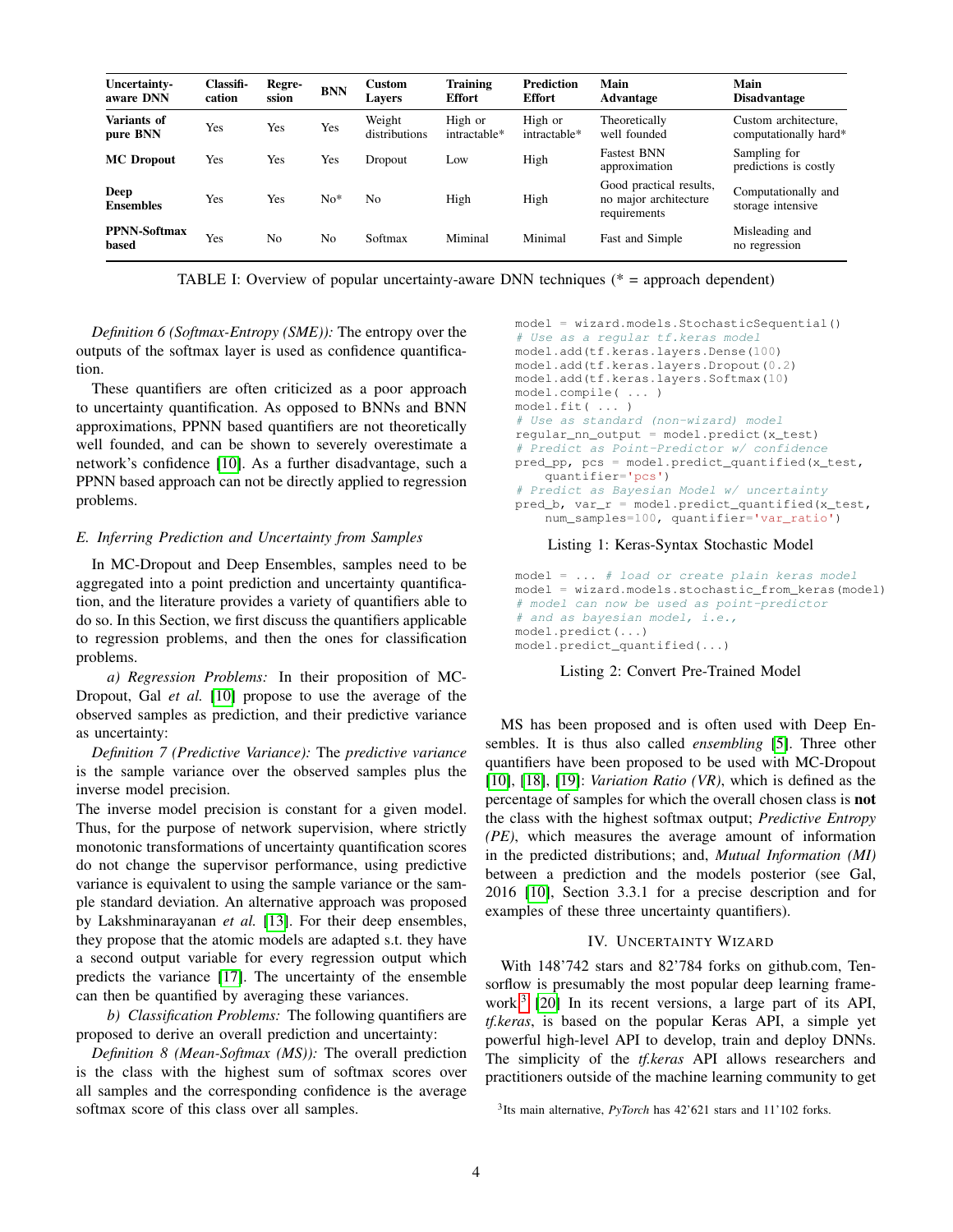started with deep learning easily. Unfortunately, such simple API does not expose equally simple methods to quantify uncertainty. Thus, we release UNCERTAINTY WIZARD, an extension of *tf.keras* which allows developers to easily create Stochastic and Ensemble DNNs and apply all uncertainty quantifiers described in Section [III.](#page-2-0) The core features of UNCERTAINTY WIZARD are:

- Sequential API Sequential models are the most straightforward way to use *tf.keras* and are thus very popular. However, the sequential API does not allow dropout at prediction time. Hence, it also does not allow the implementation of MC-Dropout. UNCERTAINTY WIZARD closes this gap by supporting the creation of stochastic models using the sequential, as well as the functional, API in plain *tf.keras* syntax. An example of this is given in [Listing 1.](#page-3-1)
- Dynamic Randomness In *tf.keras*, the dropout behavior at prediction time is unchangeable for a given model: Either it is disabled (as required in point predictors) or enabled (as required in stochastic models). Thus, despite relying on the same architecture and weights, a *tf.keras* model cannot be used both as stochastic model and as point predictor. Converting them is nontrivial and includes the creation of a new model, which is memory and performance intensive. UNCERTAINTY WIZARD's sequential models dynamically enable and disable stochastic behavior based on whether the passed quantifier expects a point prediction or sampled predictions. This is shown in [Listing 1](#page-3-1) as well.
- Conversion from Keras Often, the user of a DNN is not the same person or group that trained the model. To allow users to use such a model for MC-Dropout nonetheless, UNCERTAINTY WIZARD supports the import of any *tf.keras* model (which has at least one dropout layer) as a stochastic model.
- Parallelized Ensembles Keras does not natively support parallel training of multiple models. Ensembles would thus have to be trained sequentially. Especially with smaller models, which do not require the full use of the existing hardware to be loaded and executed, this has a large negative impact on training and prediction time. Additionally, sequential processing of keras models can lead to pollution of the global tensorflow runtime due to memory leaks and eager processing.<sup>[4](#page-4-0)</sup> UNCERTAINTY WIZARD treats ensembles lazily: every atomic model is stored on the file system, and lazily loaded into its own tensorflow runtime during execution. This allows faster, parallelized execution without runtime pollution.
- Dependency-Light *pip install* UNCERTAINTY WIZARD is platform independent, importable through *pip install uncertainty-wizard* and has only one dependency: Tensorflow version 2.3.0 or later.

Due to space constraints, the description of UNCER-TAINTY WIZARD at this place is brief. UNCERTAINTY WIZ- ARD and a comprehensive user guide can be found online: [github.com/testingautomated-usi/uncertainty-wizard](https://github.com/testingautomated-usi/uncertainty-wizard)

# <span id="page-4-2"></span>V. SUPERVISED NEURAL NETWORK ASSESSMENT

Network supervision can be viewed as a binary classification task: *malicious samples*, i.e., inputs which lead to a misclassification (for classification problems) or to severe imprecision (in regression problems) are positive samples that have to be rejected. Other samples, also called *benign samples*, are negative samples in the binary classification task. An uncertainty based supervisor accepts an input  $i$  as a benign sample if its uncertainty  $u(i)$  is lower than some threshold t. The choice of  $t$  is a crucial setting, as a high  $t$  will fail to reject many malicious samples (false negatives) and a low t will cause too many false alerts (false positives).

Differently from standard binary classification tasks, the choice of  $t$  for network supervision cannot rely on the optimization of an aggregate metric that accounts for both false positives and false negatives, such as the F1-metric, because negative samples are either completely unknown at training time, or, in case some negative samples are known, they cannot be assumed to be representative of all unknown execution conditions that will give raise to uncertainty at runtime. Hence, the choice of  $t$  is solely based on the false positives observed in the validation set. In practice, given the uncertainties measured on the validation set,  $t$  shall ensure that at runtime under similar conditions only an acceptable *false positive rate*  $\epsilon$  is expected to occur [\[21\]](#page-10-20).

Existing metrics allow the individual assessment of the supervisor's performance separately from the assessment of the model performance [\[22\]](#page-10-21). However, such measurements do not take into account the interaction between the two: since the output of the model is not used by the DLS when the supervisor activates the fail safe procedure  $(u(i) \geq t)$ , it does not make any sense to evaluate the performance of the model in such scenarios. For this reason, we propose a new approach for the joint assessment of model and supervisor, which we call *supervised metrics*. In the next two sections we first summarize the state of the art metrics for the separate, individual assessment of model and supervisor, followed by a description of our proposal of a new joint assessment approach.

# *A. Existing Metrics for the Individual Assessment of Model and Supervisor*

There are well established metrics for the individual assessment of performance of a model  $m$ . These are based on some *objective function*  $obj(I, m)$ , such as *accuracy (ACC)* (for classifiers) or *mean-squared error (MSE)* (for regression models), computed on a test dataset  $I^{\,5}$  $I^{\,5}$  $I^{\,5}$ 

Classically, the supervisor's performance would be assessed individually using performance metrics designed for binary classifiers. For a given t, the available metrics include *true*

<span id="page-4-0"></span><sup>&</sup>lt;sup>4</sup>See e.g. tensorflow issues [33030](https://github.com/tensorflow/tensorflow/issues/33030) and [37505.](https://github.com/tensorflow/tensorflow/issues/37505)

<span id="page-4-1"></span><sup>&</sup>lt;sup>5</sup>We assume that  $obj$  has to be maximized. The extension to an  $obj$  that should be minimized is straightforward. Also note that  $obj$  does not have to be the same function used to optimize the DNN during training.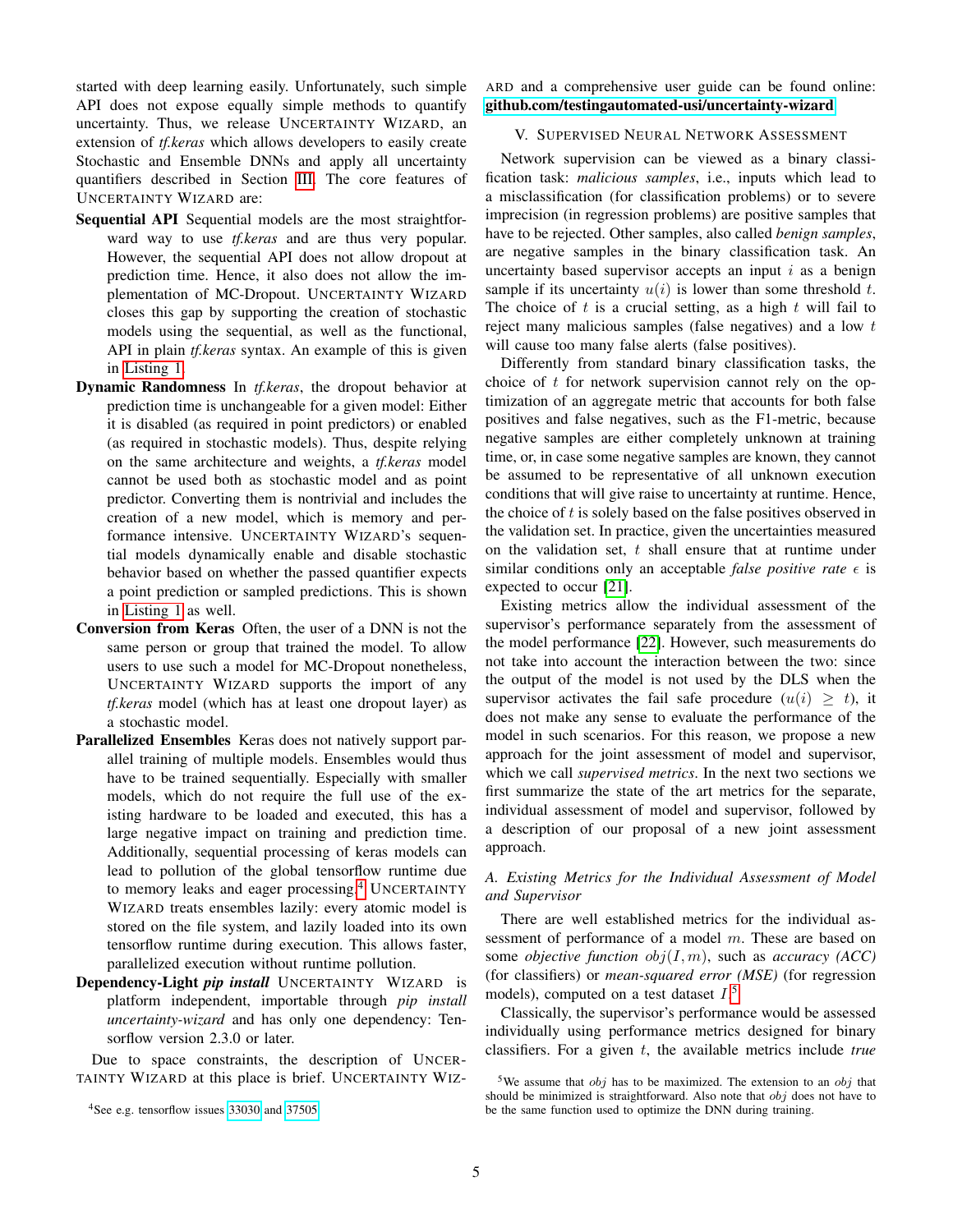*positive rate (TPR)*, *false positive rate (FPR)*, *true negative rate* (TNR) and *false negative rate* (FNR),  $F_1$  score and *accuracy (ACC)*. To use these metrics with regression problems, an *acceptable imprecision* would have to be defined, allowing to divide inputs into benign (negative cases) and malicious (positive cases). Alternatively, the effect of the predictions on the overall DLS system could be monitored to only treat inputs leading to system failures as malicious ones [\[21\]](#page-10-20).

There are also existing, classical metrics to assess a binary classifier independently of the threshold  $t$ . For instance, the *average precision score (AVGPR)* computes the average of the precision values obtained when varying  $t$ , weighted by the recall measured at t. Another popular threshold independent metric is the *area under the receiver operating characteristic curve (AUROC)* [\[15\]](#page-10-14), [\[19\]](#page-10-18), [\[21\]](#page-10-20). When assessing individually the performance of a supervisor, AVGPR should be preferred over AUROC as, amongst other advantages [\[23\]](#page-10-22), it is better suited for the unbalanced datasets [\[24\]](#page-10-23) typically observed during malicious input detection. Threshold independent analysis of the supervisor in a regression problem is straightforward and can be done using point-biserial correlation between the quantified uncertainty and the observed prediction error, given some objective function (e.g. MSE).

Independent analysis of model's performance, considered in isolation without supervision, and of the supervisor's performance, again in isolation, results in measurements that do not capture the overall goal of the interaction between supervisor and model under supervision: ensuring high model performance on the samples considered safe by the supervisor, while keeping the amount of samples considered unsafe as small as possible. To capture such goal, we propose novel metrics for joint model and uncertainty quantification assessment in a supervised DLS.

# *B. Supervised Metrics for the Joint Assessment of Model and Supervisor*

When considering model and supervisor jointly, we can still use the objective function used to assess the model in isolation, but we evaluate it in a supervised context: given a test set I and an objective function  $obj(I, m)$  for model m with uncertainty quantifier  $u$  and supervisor threshold  $t$ , the *supervised objective function*  $\overline{obj}(I, m)$  is defined as:

$$
\overline{obj}(m, I) = obj(\{i \mid i \in I \text{ and } u(i) < t\})
$$

i.e., the objective is applied only to the subset of inputs which is accepted by the supervisor. By decreasing  $t$ , assuming that the cardinality of the resulting subset of inputs remains big enough to calculate a statistically significant  $obj(I)$ , we may generally get higher and higher values of the supervised objective function  $obj(I)$ . However, such high values of  $obj(I)$ are likely associated with a high false alarm rate of the supervisor. Thus, any  $obj(I)$  should always be regarded in conjunction with the acceptance rate of the supervisor  $\Delta_u(I)$ :

$$
\Delta_u(I) = \frac{|\{i \mid i \in I \text{ and } u(i) < t\}|}{|I|}
$$

Similar to the popular  $F1$  score, the following combination of these two metrics allows to capture the effectiveness of the collaboration between supervised model and supervisor:

*Definition 9 (S-Score):* The  $S_1$ -Score measures the harmonic mean of a supervised objective function, normalized between zero and one, and the supervisors acceptance rate as

$$
S_1(m, u, I) = \frac{2}{\frac{obj^+}{obj(I, m) - obj^-} + \Delta_u(I)^{-1}}
$$

where  $obj^-$  and  $obj^+$  are the lower and upper bounds used for normalization. For classifiers, if accuracy is the objective function,  $obj^- := 0$  and  $obj^+ := 1$ . For regression problems, or more generally for unbounded objective functions,  $obj$ <sup>−</sup> and  $obj^+$  have to be estimated empirically (e.g., based on the empirical distribution of the objective function values), independently from  $m$  and  $u$ .

The  $S_1$  scores weights  $\Delta_u(I)$  and  $obj(m, I)$  equally. Equivalent to the popular  $F_1$  score, other  $S_\beta$  scores can be used, where  $\beta > 0$  is the weighting parameter [\[25\]](#page-10-24):

$$
S_{\beta}(m, u, I) = (1 + \beta^2) \cdot \frac{\frac{\overline{obj}(I, m) - obj^-}{obj^+} \cdot \Delta_u(I)}{(\beta^2 \cdot \frac{\overline{obj}(I, m) - obj^-}{obj^+}) + \Delta_u(I)}
$$

# VI. CASE STUDIES

We assess the uncertainty quantification capabilities of point predictors, deep ensemble and MC dropout using different quantifiers. We intentionally focus our study on uncertainty quantifiers which can be applied to traditional and widely used DNN architectures, and we exclude those implementing the pure Bayesian form of uncertainty estimation, since they require the adoption of dedicated architectures where the network weights encode a probability distribution, not just a scalar value. This restriction, in combination with UNCER-TAINTY WIZARD, allows developers to measure uncertainty at minimal effort, given a traditional DNN. The *goal* of our empirical evaluation is to assess the usefulness of the uncertainty quantifiers supported by UNCERTAINTY WIZARD when used as supervisors, as well as to collect lessons learned that practitioners can follow when applying UNCERTAINTY WIZARD to their DNNs.

#### *A. Research Questions*

We consider the following research questions:

RQ<sup>1</sup> (effectiveness): *How effective are supervisors at increasing the supervised model's performance?*

This is the key research question of our empirical study, since the main hypothesis behind supervisors is that they can prevent usage of a model when its performance is predicted to be low. Hence, we expect an increase of the supervised model's performance  $obj$  as compared to the unsupervised one  $obj$ .

RQ<sup>2</sup> (comparison): *Is there a supervisor and quantifier type which yield optimal performance across subjects and across alternative choices of the uncertainty threshold?*

We consider three types of uncertainty estimators, Point Predictors, MC-Dropout and Ensemble, and several uncertainty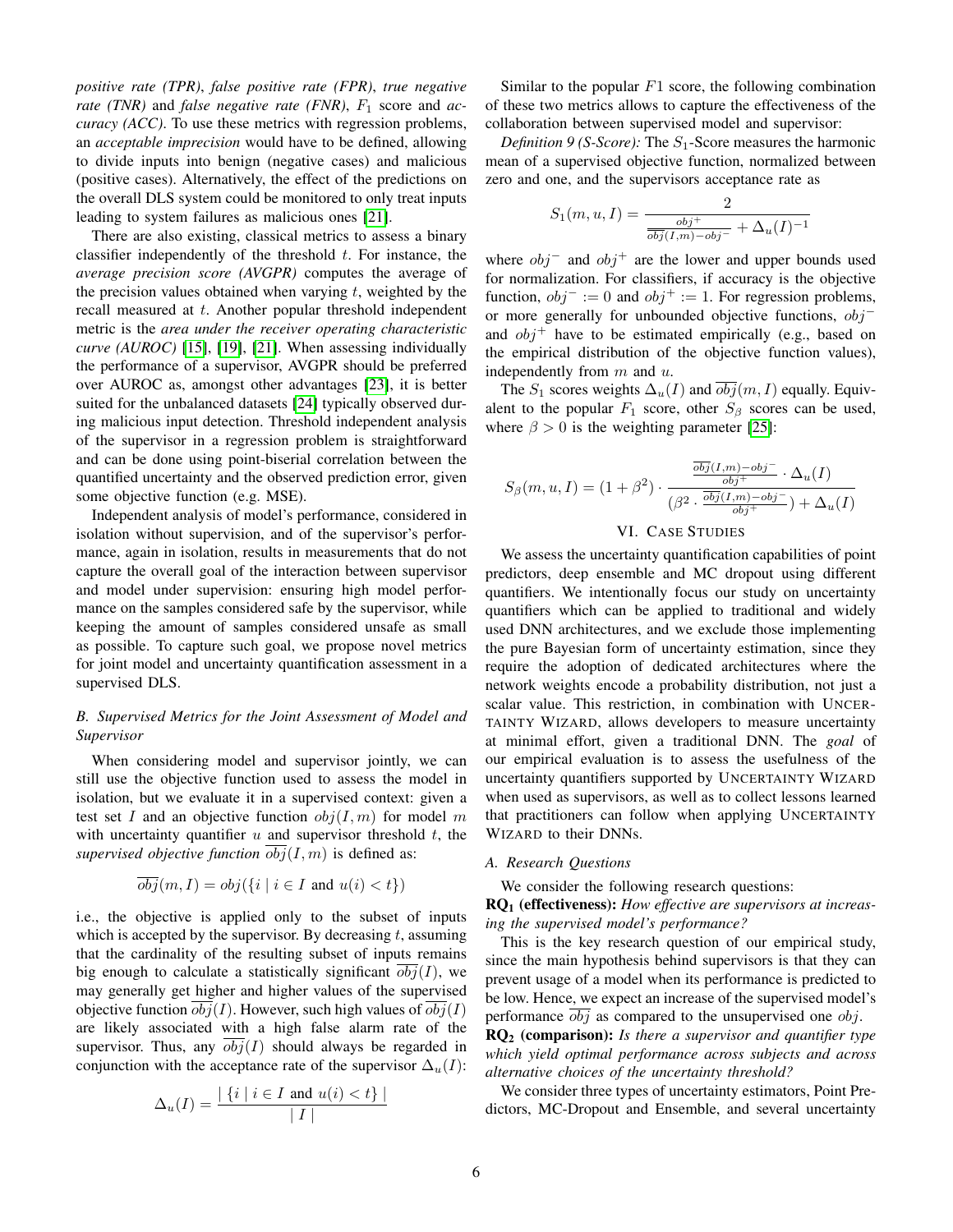<span id="page-6-0"></span>

|         |                                                   |                                                                                                            | Nominal (regular test data)                                                          |                                                                                                                       |                                                                                      |                                                                                      |                                                                                      |                                                                                                                       | Out of Distribution (corrupted test data)                                            |                                                                                      |                                                                                      |                                                                                      |                                                                                                                       |                                                                                      |                                                                                      |                                                                                      |                                                                                                                       |                                                                                      |                                                                                      |                                                                                      |
|---------|---------------------------------------------------|------------------------------------------------------------------------------------------------------------|--------------------------------------------------------------------------------------|-----------------------------------------------------------------------------------------------------------------------|--------------------------------------------------------------------------------------|--------------------------------------------------------------------------------------|--------------------------------------------------------------------------------------|-----------------------------------------------------------------------------------------------------------------------|--------------------------------------------------------------------------------------|--------------------------------------------------------------------------------------|--------------------------------------------------------------------------------------|--------------------------------------------------------------------------------------|-----------------------------------------------------------------------------------------------------------------------|--------------------------------------------------------------------------------------|--------------------------------------------------------------------------------------|--------------------------------------------------------------------------------------|-----------------------------------------------------------------------------------------------------------------------|--------------------------------------------------------------------------------------|--------------------------------------------------------------------------------------|--------------------------------------------------------------------------------------|
|         |                                                   |                                                                                                            |                                                                                      |                                                                                                                       | $\epsilon = 0.01$                                                                    |                                                                                      |                                                                                      |                                                                                                                       | $\epsilon = 0.1$                                                                     |                                                                                      |                                                                                      |                                                                                      |                                                                                                                       | $\epsilon=0.01$                                                                      |                                                                                      |                                                                                      |                                                                                                                       | $\epsilon=0.1$                                                                       |                                                                                      |                                                                                      |
|         | Technique                                         |                                                                                                            | ACC                                                                                  | $S-C$                                                                                                                 | $\overline{ACC}$                                                                     | $\Delta_u$                                                                           | $S_1$                                                                                | S-C                                                                                                                   | $\overline{ACC}$                                                                     | $\Delta_u$                                                                           | $\mathcal{S}_1$                                                                      | ACC                                                                                  | S-C                                                                                                                   | $\overline{ACC}$                                                                     | $\Delta_u$                                                                           | $S_1$                                                                                | $S-C$                                                                                                                 | $\overline{ACC}$                                                                     | $\Delta_u$                                                                           | $\mathcal{S}_1$                                                                      |
| Cifar10 | Point<br>Pred.<br>Dropout<br>МC-<br>Ensem-<br>ble | <b>SM</b><br>PCS<br><b>SME</b><br><b>VR</b><br>PE<br>MI<br>MS<br><b>VR</b><br>PE<br>MI<br>MS               | 0.82<br>0.82<br>0.82<br>0.82<br>0.82<br>0.82<br>0.82<br>0.86<br>0.86<br>0.86<br>0.86 | $-0.67$<br>$-0.71$<br>$-0.64$<br>$-0.68$<br>$-0.70$<br>$-0.76$<br>$-0.66$<br>$-0.66$<br>$-0.78$<br>$-0.78$<br>$-0.73$ | 0.83<br>0.83<br>0.84<br>0.84<br>0.84<br>0.84<br>0.84<br>0.87<br>0.87<br>0.87<br>0.87 | 0.97<br>0.97<br>0.97<br>0.98<br>0.97<br>0.97<br>0.97<br>0.97<br>0.98<br>0.98<br>0.97 | 0.90<br>0.90<br>0.90<br>0.90<br>0.90<br>0.90<br>0.90<br>0.92<br>0.92<br>0.92<br>0.92 | $-0.67$<br>$-0.70$<br>$-0.61$<br>$-0.68$<br>$-0.63$<br>$-0.64$<br>$-0.67$<br>$-0.78$<br>$-0.81$<br>$-0.83$<br>$-0.80$ | 0.90<br>0.90<br>0.91<br>0.90<br>0.90<br>0.89<br>0.91<br>0.93<br>0.92<br>0.92<br>0.94 | 0.80<br>0.80<br>0.80<br>0.82<br>0.82<br>0.82<br>0.81<br>0.83<br>0.84<br>0.84<br>0.83 | 0.85<br>0.85<br>0.85<br>0.86<br>0.86<br>0.86<br>0.86<br>0.88<br>0.88<br>0.88<br>0.88 | 0.82<br>0.82<br>0.82<br>0.82<br>0.82<br>0.82<br>0.82<br>0.87<br>0.87<br>0.87<br>0.86 | $-0.47$<br>$-0.49$<br>$-0.50$<br>$-0.63$<br>$-0.59$<br>$-0.57$<br>$-0.56$<br>$-0.67$<br>$-0.69$<br>$-0.68$<br>$-0.67$ | 0.83<br>0.83<br>0.83<br>0.83<br>0.83<br>0.83<br>0.83<br>0.87<br>0.87<br>0.87<br>0.87 | 0.98<br>0.97<br>0.97<br>0.98<br>0.97<br>0.98<br>0.98<br>0.98<br>0.98<br>0.98<br>0.98 | 0.90<br>0.90<br>0.90<br>0.90<br>0.90<br>0.90<br>0.90<br>0.92<br>0.92<br>0.92<br>0.92 | $-0.52$<br>$-0.54$<br>$-0.54$<br>$-0.62$<br>$-0.43$<br>$-0.54$<br>$-0.52$<br>$-0.74$<br>$-0.63$<br>$-0.72$<br>$-0.64$ | 0.89<br>0.89<br>0.89<br>0.89<br>0.88<br>0.88<br>0.89<br>0.93<br>0.91<br>0.91<br>0.93 | 0.81<br>0.81<br>0.80<br>0.82<br>0.83<br>0.83<br>0.81<br>0.83<br>0.85<br>0.84<br>0.83 | 0.85<br>0.85<br>0.84<br>0.85<br>0.85<br>0.86<br>0.85<br>0.87<br>0.88<br>0.87<br>0.88 |
| Mnist   | Point<br>Pred.<br>Dropout<br>УC-<br>Ensem-<br>ble | <b>SM</b><br>PCS<br><b>SME</b><br><b>VR</b><br>PE<br>MI<br>MS<br><b>VR</b><br>PE<br>MI<br><b>MS</b>        | 0.96<br>0.96<br>0.96<br>0.97<br>0.97<br>0.97<br>0.96<br>0.97<br>0.97<br>0.97<br>0.97 | $-0.80$<br>$-0.79$<br>$-0.90$<br>$-0.63$<br>$-0.73$<br>$-0.72$<br>$-0.71$<br>$-0.74$<br>$-0.89$<br>$-0.82$<br>$-0.87$ | 0.97<br>0.97<br>0.97<br>0.97<br>0.97<br>0.97<br>0.97<br>0.98<br>0.97<br>0.97<br>0.97 | 0.99<br>0.99<br>0.99<br>0.98<br>0.99<br>0.98<br>0.99<br>0.98<br>0.99<br>0.98<br>0.98 | 0.98<br>0.98<br>0.98<br>0.98<br>0.98<br>0.98<br>0.98<br>0.98<br>0.98<br>0.98<br>0.98 | $-0.89$<br>$-0.86$<br>$-0.92$<br>$-0.77$<br>$-0.81$<br>$-0.87$<br>$-0.84$<br>$-0.81$<br>$-0.93$<br>$-0.87$<br>$-0.89$ | 0.99<br>0.99<br>1.00<br>0.99<br>1.00<br>0.99<br>1.00<br>0.98<br>0.99<br>1.00<br>1.00 | 0.88<br>0.88<br>0.88<br>0.87<br>0.87<br>0.87<br>0.88<br>0.95<br>0.88<br>0.87<br>0.88 | 0.93<br>0.93<br>0.93<br>0.93<br>0.93<br>0.93<br>0.93<br>0.97<br>0.93<br>0.93<br>0.93 | 0.74<br>0.74<br>0.74<br>0.74<br>0.74<br>0.74<br>0.74<br>0.74<br>0.74<br>0.74<br>0.75 | $-0.13$<br>$-0.32$<br>$-0.20$<br>$-0.15$<br>$-0.10$<br>$-0.15$<br>$-0.03$<br>$-0.30$<br>$-0.34$<br>$-0.45$<br>$-0.48$ | 0.84<br>0.80<br>0.85<br>0.82<br>0.85<br>0.79<br>0.84<br>0.86<br>0.86<br>0.87<br>0.86 | 0.82<br>0.88<br>0.79<br>0.85<br>0.79<br>0.88<br>0.82<br>0.78<br>0.77<br>0.71<br>0.79 | 0.83<br>0.84<br>0.82<br>0.84<br>0.82<br>0.83<br>0.83<br>0.82<br>0.81<br>0.78<br>0.82 | $-0.88$<br>$-0.87$<br>$-0.90$<br>$-0.64$<br>$-0.81$<br>$-0.61$<br>$-0.76$<br>$-0.75$<br>$-0.89$<br>$-0.86$<br>$-0.91$ | 0.96<br>0.96<br>0.96<br>0.95<br>0.97<br>0.91<br>0.96<br>0.91<br>0.97<br>0.98<br>0.96 | 0.48<br>0.49<br>0.47<br>0.51<br>0.45<br>0.55<br>0.47<br>0.65<br>0.45<br>0.42<br>0.46 | 0.64<br>0.65<br>0.63<br>0.67<br>0.62<br>0.69<br>0.64<br>0.76<br>0.61<br>0.59<br>0.63 |
| Traffic | Point<br>Pred.<br>Dropout<br>МC-<br>Ensem-<br>ble | <b>SM</b><br>PCS<br><b>SME</b><br><b>VR</b><br>PE<br>MI<br><b>MS</b><br><b>VR</b><br>PE<br>MI<br><b>MS</b> | 0.81<br>0.81<br>0.81<br>0.81<br>0.81<br>0.81<br>0.81<br>0.81<br>0.81<br>0.81<br>0.81 | $-0.02$<br>0.04<br>$-0.09$<br>$-0.24$<br>$-0.18$<br>$-0.23$<br>$-0.09$<br>$-0.56$<br>$-0.46$<br>$-0.59$<br>$-0.47$    | 0.90<br>0.90<br>0.90<br>0.91<br>0.90<br>0.90<br>0.91<br>0.94<br>0.92<br>0.94<br>0.93 | 0.89<br>0.89<br>0.89<br>0.87<br>0.89<br>0.88<br>0.87<br>0.84<br>0.85<br>0.84<br>0.85 | 0.89<br>0.89<br>0.89<br>0.89<br>0.89<br>0.89<br>0.89<br>0.89<br>0.89<br>0.89<br>0.89 | $-0.27$<br>$-0.21$<br>$-0.38$<br>$-0.42$<br>$-0.40$<br>$-0.44$<br>$-0.38$<br>$-0.57$<br>$-0.47$<br>$-0.46$<br>$-0.48$ | 0.97<br>0.97<br>0.98<br>0.98<br>0.98<br>0.98<br>0.98<br>0.97<br>0.98<br>0.98<br>0.98 | 0.75<br>0.75<br>0.72<br>0.70<br>0.70<br>0.70<br>0.70<br>0.76<br>0.69<br>0.69<br>0.69 | 0.85<br>0.84<br>0.83<br>0.82<br>0.81<br>0.81<br>0.81<br>0.86<br>0.81<br>0.81<br>0.81 | 0.79<br>0.79<br>0.79<br>0.79<br>0.79<br>0.79<br>0.79<br>0.80<br>0.80<br>0.80<br>0.80 | 0.02<br>0.03<br>0.00<br>$-0.40$<br>$-0.14$<br>$-0.37$<br>$-0.19$<br>$-0.47$<br>$-0.55$<br>$-0.64$<br>$-0.45$          | 0.90<br>0.90<br>0.90<br>0.91<br>0.89<br>0.89<br>0.91<br>0.93<br>0.93<br>0.94<br>0.93 | 0.85<br>0.85<br>0.86<br>0.84<br>0.86<br>0.87<br>0.84<br>0.82<br>0.82<br>0.82<br>0.82 | 0.88<br>0.88<br>0.88<br>0.88<br>0.88<br>0.88<br>0.88<br>0.87<br>0.87<br>0.87<br>0.87 | $-0.16$<br>$-0.20$<br>$-0.36$<br>$-0.42$<br>$-0.42$<br>$-0.44$<br>$-0.37$<br>$-0.64$<br>$-0.51$<br>$-0.56$<br>$-0.52$ | 0.97<br>0.97<br>0.98<br>0.98<br>0.98<br>0.98<br>0.98<br>0.97<br>0.99<br>0.99<br>0.99 | 0.70<br>0.70<br>0.66<br>0.66<br>0.65<br>0.65<br>0.65<br>0.73<br>0.63<br>0.63<br>0.63 | 0.81<br>0.81<br>0.79<br>0.79<br>0.78<br>0.78<br>0.78<br>0.83<br>0.77<br>0.77<br>0.77 |
| Imagent | Point<br>Pred.<br>Dropout<br>ΔÇ.                  | <b>SM</b><br>PCS<br><b>SME</b><br><b>VR</b><br>PE<br>MI<br>MS                                              | 0.74<br>0.74<br>0.74<br>0.74<br>0.74<br>0.74<br>0.74                                 | n.a.<br>n.a.<br>n.a.<br>$-0.37$<br>$-0.12$<br>$-0.39$<br>$-0.07$                                                      | 0.77<br>0.76<br>0.76<br>0.76<br>0.76<br>0.75<br>0.77                                 | 0.95<br>0.97<br>0.96<br>0.96<br>0.96<br>0.98<br>0.96                                 | 0.85<br>0.85<br>0.85<br>0.85<br>0.85<br>0.85<br>0.85                                 | n.a.<br>n.a.<br>n.a.<br>$-0.73$<br>$-0.43$<br>$-0.52$<br>$-0.17$                                                      | 0.84<br>0.84<br>0.83<br>0.84<br>0.83<br>0.82<br>0.85                                 | 0.79<br>0.79<br>0.80<br>0.78<br>0.79<br>0.81<br>0.78                                 | 0.81<br>0.81<br>0.81<br>0.81<br>0.81<br>0.81<br>0.81                                 | 0.50<br>0.50<br>0.50<br>0.50<br>0.50<br>0.50<br>0.50                                 | n.a.<br>n.a.<br>n.a.<br>$-0.69$<br>$-0.48$<br>$-0.52$<br>$-0.40$                                                      | 0.61<br>0.55<br>0.60<br>0.56<br>0.61<br>0.52<br>0.61                                 | 0.79<br>0.89<br>0.80<br>0.87<br>0.78<br>0.93<br>0.79                                 | 0.69<br>0.68<br>0.68<br>0.68<br>0.69<br>0.67<br>0.69                                 | n.a.<br>n.a.<br>n.a.<br>$-0.84$<br>$-0.51$<br>$-0.76$<br>$-0.37$                                                      | 0.75<br>0.72<br>0.73<br>0.71<br>0.75<br>0.67<br>0.76                                 | 0.54<br>0.57<br>0.55<br>0.57<br>0.53<br>0.58<br>0.52                                 | 0.63<br>0.64<br>0.63<br>0.63<br>0.62<br>0.62<br>0.62                                 |

TABLE II: Overview of supervision capabilities of different techniques, i.e., model types and quantifier combinations for different thresholds.

quantifiers, respectively [SM, PCS, SME], [VR, PE, MI, MS], [VR, PE, MI, MS] (see Section [III\)](#page-2-0). We want to investigate whether any combination of estimator type and quantifier dominates all the others in terms of  $S_1$ -score. To investigate how performance changes with the uncertainty threshold  $t$ , we consider different acceptable rates  $\epsilon$  of false positives on the nominal data and we compute the threshold  $t$  that ensures such false positive rates on the validation set, so that we can compare alternative estimators/quantifiers at equal FPR on the validation set of the nominal data.

RQ<sup>3</sup> (sample size): *How many samples are required in stochastic and ensemble models to get reliable uncertainty quantification?*

Since the main cost associated with the usage of MC-Dropout and Ensemble is the collection of multiple samples for each individual prediction, we want to understand what is the minimum sample size that ensures good performance of each different supervisor. In particular, we study the convergence of supervised accuracy to its asymptotic value as the sample size is increased.

RQ<sup>4</sup> (sensitivity): *How sensitive are supervisors to changes in their main hyperparameters?*

With this research question we want to understand whether

the choice of hyperparameters is critical to get optimal performance, or on the contrary if they can be chosen in the neighbourhood of the optimal choice with minor impact on the resulting performance of the supervisor. For Point Predictors, we consider the number of training epochs as the main hyperparameter; for MC-Dropout, the number of training epochs and the number of samples; for Ensemble, the number of training epochs and the number of atomic models. We measure the standard deviation of the supervised objective function (e.g., supervised accuracy) in the neighbourhood of each hyperparameter choice, so as to identify the regions where such standard deviation is low.

# *B. Subjects*

We use the following classification problems as case study subjects, aiming to increase diversity and practical relevance.

Mnist [\[26\]](#page-10-25) Classification of hand-written digits, formatted as small grayscale images. This is the most popular dataset in machine learning testing [\[4\]](#page-10-3), and a relatively easy problem, where even simple models achieve high accuracy. We took the DNN architecture from a Keras tutorial [\[27\]](#page-10-26).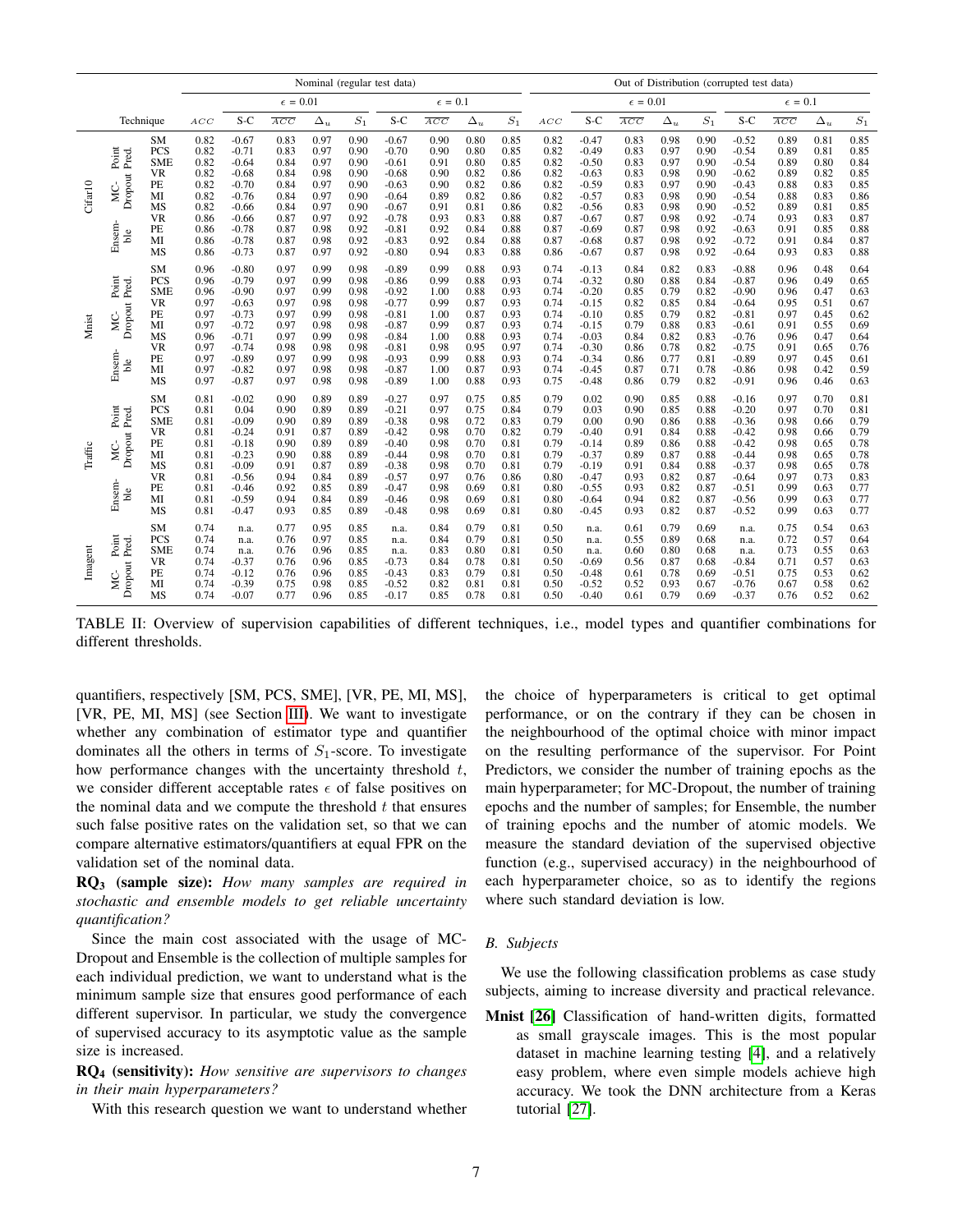- Cifar10 [\[28\]](#page-10-27) Classification of colored images into ten different classes. It is also very popular in DLS testing [\[4\]](#page-10-3) and it represents a more challenging task than Mnist. We use the model architecture proposed in the Brownlees Cifar10 tutorial [\[29\]](#page-10-28).
- Traffic [\[30\]](#page-10-29) Classification of images of European traffic signs [\[31\]](#page-10-30)–[\[38\]](#page-10-31). The different sources the data was collected from, combined with the fact that the dataset is unbalanced and many images are of bad quality, reflect a quite realistic, high-uncertainty setup. Since traffic sign recognition is a core component of self-driving cars, this is also a very interesting case study from the software and system engineering point of view. The model architecture we use was proposed alongside the release of this dataset [\[30\]](#page-10-29).
- Imagenet [\[39\]](#page-10-32) (Pretrained) Image classification problem with as many as 1,000 classes. We use eight pre-trained *Efficientnet* models [\[40\]](#page-10-33). As for this subject we rely on pre-trained models (which include dropout layers), we can test them only as MC-Dropout and Point Predictor models, but not as Ensembles.

#### *C. Experimental Setup*

Except for the pre-trained ones, models were trained for 200 epochs. After every epoch, we assessed the models' performance on both a nominal and an out-of-distribution (OOD) dataset, for every quantifier. To do so, we used Mnist-c [\[41\]](#page-10-34) as OOD test set for Mnist and the color-image transformations proposed by Hendrycks [\[42\]](#page-10-35) to generate OOD samples for the other subjects. We used three different thresholds, calculated on the nominal validation set to ensure the lowest possible FPR above  $\epsilon$ , with  $\epsilon \in \{.01, .5, .1\}$  respectively. To measure the sensitivity to the number of samples, quantifiers of deep ensembles were assessed with every number of atomic models between 2 and 50, Similarly, MC-Dropout was assessed on every number of samples between 2 and 100.

Counting atomic models individually, this procedure required the training of 153 DNNs, and the calculation of  $2'121'600$  $2'121'600$  $2'121'600$  DNN predictions<sup>6</sup>. Due to the high workload, the training and prediction processes were distributed on three different workstations using Windows or Ubuntu and four different GPU types (one workstation had two GPUs). UN-CERTAINTY WIZARD was used for training, prediction and uncertainty quantification.<sup>[7](#page-7-1)</sup>

# *D. Results*

We organize the analysis of the results obtained in our experiments by research question.

*1) RQ1 (Effectiveness):* An overview of our results is provided in [Table II.](#page-6-0) Due to space constraints, the results for  $\epsilon = 0.05$  are omitted in the table and the values for the 8

<span id="page-7-2"></span>

|                |                                       |                              | Per Subject                  |                              | Overall                      |                              |  |  |
|----------------|---------------------------------------|------------------------------|------------------------------|------------------------------|------------------------------|------------------------------|--|--|
| Technique      |                                       | mnist<br>$N=6$               | cifar10<br>$N=6$             |                              | Trained<br>$N = 18$          | Pre-Trained<br>$N = 48$      |  |  |
| Point<br>Pred. | <b>SM</b><br><b>PCS</b><br><b>SME</b> | 3.33<br>2.67<br>5.67         | 9.67<br>9.83<br>10.0         | 2.42<br>3.17<br>2.92         | 5.14<br>5.22<br>6.19         | 3.56<br>3.5<br>4.42          |  |  |
| Dropout<br>Š   | <b>VR</b><br>PE.<br>MI<br>MS          | 5.83<br>7.0<br>6.67<br>5.33  | 5.83<br>6.67<br>6.83<br>7.17 | 5.67<br>5.5<br>5.75<br>6.58  | 5.78<br>6.39<br>6.42<br>6.36 | 3.55<br>4.5<br>5.12<br>3.34  |  |  |
| Ensem-<br>ble  | <b>VR</b><br>PE<br>MI<br>MS           | 4.17<br>8.17<br>10.17<br>7.0 | 3.17<br>1.33<br>3.0<br>2.5   | 4.5<br>10.25<br>10.25<br>9.0 | 3.94<br>6.58<br>7.81<br>6.17 | n.a.<br>n.a.<br>n.a.<br>n.a. |  |  |

TABLE III: Rank-Order Analysis:  $S_1$ -Score ranks, averaged over  $\epsilon \in \{0.01, 0.05, 0.1\}$ , nominal and OOD datasets

different Imagenet models are averaged. The full set of results can be found in the online replication package.

Our results suggest that all supervisors lead to supervised accuracies  $\overline{ACC}$  which are at least as high, but typically much higher than the accuracy  $ACC$  of the unsupervised model. Thus, supervisors are effective. The effectiveness is particularly strong on the OOD datasets: For example, on Mnist, where the unsupervised point predictor has an accuracy of 74%, the supervised accuracy at  $\epsilon = 0.1$ , is above 95% with most supervisors. In other words, a DLS using an unsupervised model will experience six times more faulty predictions than the unsupervised one. Also notable are the results on the nominal Mnist dataset, where even simple supervisors based on point predictors turn an unsupervised accuracy of 96% (at  $\epsilon = 0.1$ ) into that of a nearly perfect predictor while still accepting around 88% of the inputs.

Summary (RQ1): *All tested supervisors are, in general, effective at increasing the supervised accuracy compared to the unsupervised accuracy.*

2)  $RQ2$  (*Comparison*): If we look at the  $S_1$ -Score in [Table II,](#page-6-0) it is apparent that there is no uncertainty quantifier which outperforms all the other ones on every subject/dataset and for every threshold  $(\epsilon)$ . To allow for an overall comparison of the quantifiers, we computed the average ranks of the quantifiers when ordered by  $S_1$ -Score. Results are shown in [Table III,](#page-7-2) where  $N$  indicates the number of data points on which average ranks have been computed. While there is no absolute dominant supervisor, i.e., the ideal choice of supervisor remains problem dependent, Ensembles can be considered the overall best performing supervisors (in line with existing literature [\[6\]](#page-10-4)), because when they do not have the lowest rank, they still have quite low rank values. Actually, even without supervision Ensembles often achieve higher accuracy than Point Predictors and MC-Dropout based models. Interestingly, in most cases the sophisticated quantifiers PE and MI, grounded on information theory, do not perform better and often perform worse than the simpler quantifiers VR and AS. Despite the theoretical disadvantages of Point Predictors, in our experiments this simple approach outperformed the

<span id="page-7-0"></span><sup>&</sup>lt;sup>6</sup>Predictions were cached, such that for the evaluation of different sample sizes and different numbers of atomic models, previous predictions could be re-used.

<span id="page-7-1"></span> $7$ Replication package available at: [github.com/testingautomated-usi/repli](https://github.com/testingautomated-usi/repli-icst2021-uncertainty)[icst2021-uncertainty](https://github.com/testingautomated-usi/repli-icst2021-uncertainty)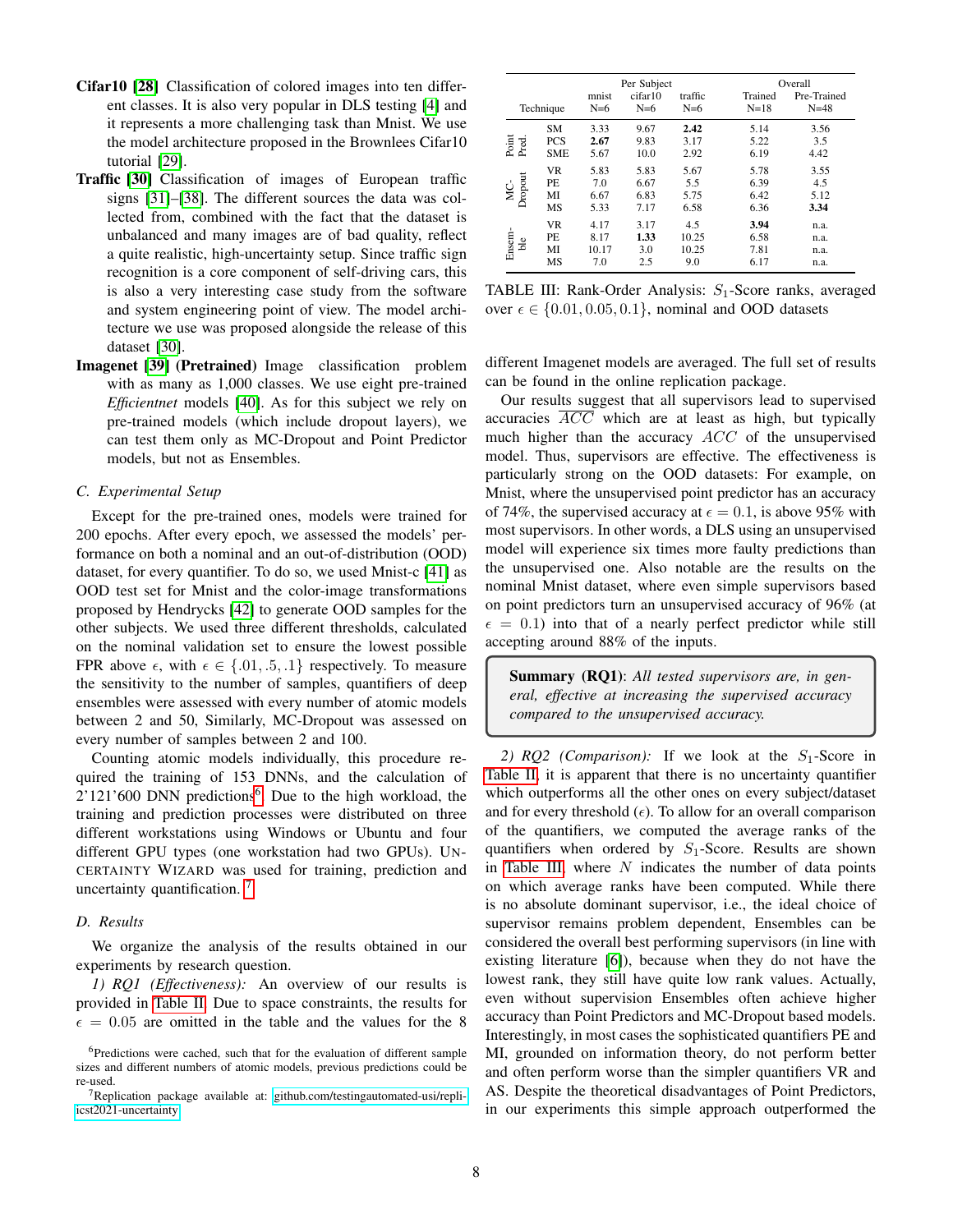<span id="page-8-0"></span>

<span id="page-8-1"></span>

Fig. 2: Influence of sample size in MC-Dropout [\(a\)](#page-8-0) and number of atomic models in Ensemble [\(b\)](#page-8-0) on supervised accuracy  $\overline{acc}$ ; values taken with  $\epsilon = 0.1$  and MS quantifier on nominal dataset

theoretically well founded MC-Dropout. So, in practical cases as those considered in our experiments, Point Predictors may represent a good trade-off between performance and computational cost.

Summary (RQ2): *There is no dominant supervisor, i.e., no supervisor which performs best for every test subject, data source and threshold. Ensembles are ranked generally well across subjects and thresholds, while Point Predictors offer a valuable trade off between performance and execution cost.*

*3) RQ3 (Sample size):* We find that for both MC-Dropout and Ensembles the relatively low number of 20 samples is already sufficient to get a similar supervised accuracy as with a much higher number of samples. This is shown in [Figure 2](#page-8-0) for the MS quantifier and  $\epsilon = 0.1$ . 20 samples, while still higher than what's recommended in related literature [\[6\]](#page-10-4), is probably small enough to be used in practice in many applications. The other quantifiers behave similarly, with one notable exception, which is the VR quantifier: VR can only take a finite set of discrete values, which can be easily shown to be equal to the number of samples. Hence, a low sample size makes it impossible to set thresholds well fit to the target  $\epsilon$ , because thresholds are correspondingly also discrete and limited to the number of samples. So, to achieve the target FPR  $\epsilon$  precisely, we might need substantially more than 20 samples.

Summary (RQ3): *A few (~20) samples are enough to get good supervision results with most quantifiers (VR represents an exception, due to the discretization of the values it can take).*

*4) RQ4 (Sensitivity):* The number of training epochs and the number of samples/atomic models can be visualized as a 200 (number of epochs) by 100 (number of samples) or 50 (number of atomic models) grid. To assess the sensitivity of supervisors, we calculate the standard deviation (*std*) of

Fig. 3: Average [\(a\)](#page-8-0) and standard deviation [\(b\)](#page-8-0) of the Ensemble's supervised accuracy  $\overline{acc}$  with  $\epsilon = 0.1$  on OOD data, computed for the Traffic subject inside a 5x5 neighbourhood of each configuration

ACC within a 5x5 filter applied to this grid. In this way, we account for the variability of the supervised accuracy in a 5x5 neighbourhood of each hyperparameter configuration. The higher the std, the higher the sensitivity to small hyperparameter changes in the neighbourhood. We also calculate the average  $\overline{ACC}$  in such 5x5 neighbourhood. The result is a pair of heatmaps, an example of which is shown in [Figure 3.](#page-8-1) This figure suggests that hyperparameter sensitivity negatively correlates with  $\overline{ACC}$ : Hyperparameters leading to low accuracy (bright colors in [Figure 3a\)](#page-8-1) typically show high sensitivity to hyperparameter changes (dark colors in [Figure 3b\)](#page-8-1). We do indeed observe this negative correlation for all case studies. The values of point-biserial correlation, shown in the *S-C* (Sensitivity-Correlation) columns of [Table II,](#page-6-0) are strongly negative in most cases, with  $p$ -value  $< 0.05$  in 358 out of 390 cases. In low accuracy cases, small changes to number of samples and number of epochs have a high effect on accuracy.

Summary (RQ4): *For a given supervisor and model, for what concerns the number of training epochs and samples used for quantification, the higher the supervised accuracy, the lower the model's sensitivity to small hyperparameter changes.*

# *E. Lessons Learned*

Based on our answers to the RQs, we distilled the following primary lessons learned, possibly useful for a practical usage of uncertainty-quantifiers based uncertainty monitoring for DLS robustness:

Anything is better than nothing: While the selection of the ideal supervisor is problem dependent, all the supervisors we tested showed some capability to increase the accuracy of the DNN when supervised. Thus including any uncertainty monitoring supervisor in a DLS increases its fail-safety.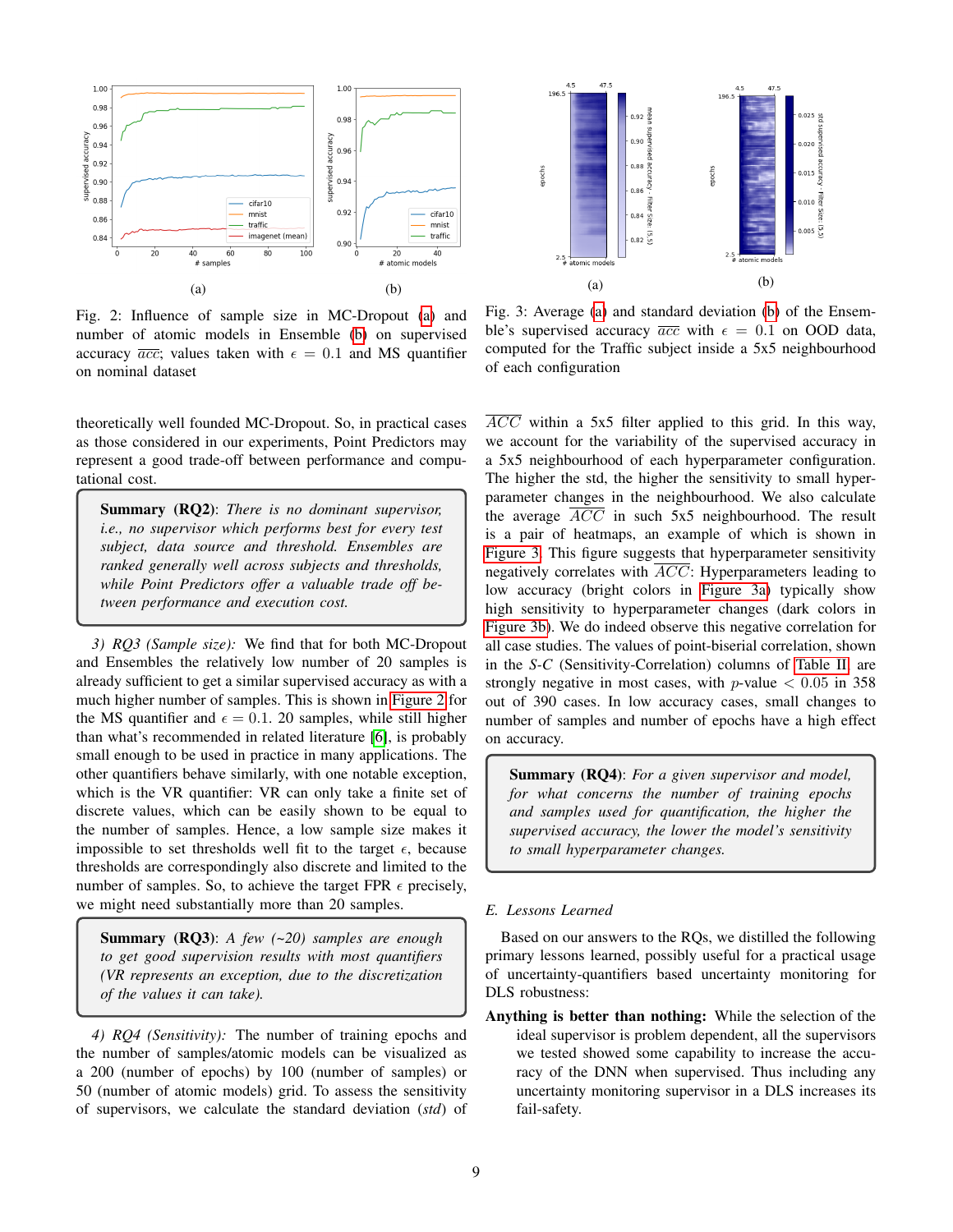Ensembles are powerful: Not only did Ensembles show the best average rank on the  $S_1$  score (ignoring the pretrained Imagenet studies), in many cases even the unsupervised accuracy increased. Furthermore, the relatively low number of 20 atomic models was sufficient to achieve good results in our study. Thus, provided sufficient system resources, we suggest software architects to use Ensembles instead of Point Predictors. On the other hand, the latter may represent a good compromise solution when computational resources are severely constrained.

# Number of samples affects choice of quantifier: For

Ensembles and MC-Dropout, VR was the best quantifier on average, but it requires a large number of samples to allow for precise threshold selection. Thus, if computational resources allow the calculation of a high number of samples, our experiments suggest to use VR as quantifier. Otherwise, MS showed good performance, despite its simplicity.

# In-production supervisor assessment is needed: Since

there is no uncertainty quantifier which performs best in all cases, we want to emphasize the importance of in-production assessment of the supervisors performance on the actual system to be supervised, by comparing different supervisors for optimal selection. The metrics that we propose in Section [V](#page-4-2) are specifically designed for such assessment.

# *F. Threats to Validity*

External Validity: While we considered only four subjects, we diversified them as much as possible. In particular, besides the benchmark subjects often used in DNN testing (Mnist, Cifar10 and Imagenet), we included an additional subject, Traffic, which consists of unbalanced data, partially of low quality. It implements a functionality (traffic sign recognition) commonly integrated in autonomous vehicles.

Internal Validity: The selection of hyperparameters for DNN training might be critical and the selected values may not be representative of other contexts. To address this threat, we refrained from selecting any hyperparameter for the case study models ourselves, wherever possible, and instead relied on architectures available from the literature. For what concerns the internal hyperparameters of the supervisors, we evaluated the sensitivity of the results to their choice in a dedicated research question (RQ4).

Another threat to the internal validity of our study is that the OOD unexpected inputs used in our experiments might not be representative of the uncertainties that may be observed in practice. Indeed, this is unavoidable and intrinsic to the problem of DNN supervision, as unexpected conditions occurring in practice cannot be by definition simulated ahead of time.

# VII. RELATED WORK

Empirical Studies of Uncertainty-Aware Deep Neural Networks: Oliveira *et al.* [\[43\]](#page-11-0) compared, amongst others, MC-Dropout based uncertainty and a variational approximation of BNN. In their experiments, the performance of the two were comparable, but MC-Dropout was much faster. They did not consider Ensemble models. Similarly, but more extensively, Ovadia *et al.* [\[6\]](#page-10-4) compared various uncertainty aware DNNs against each other, including MC-Dropout, Deep Ensembles and a variational approximation of BNN. Consistently with our results, Ensembles performed the best in their experiments. As opposed to our work, both of these studies consider fewer subjects, do not investigate the impact of different quantifiers, and do not have the constraint of transparently introducing uncertainty estimators into DNNs without altering their inner architecture, as possible instead with BNN approximations. Zhang *et al.* [\[16\]](#page-10-15) compare MC-Dropout against PCS to detect misclassifications caused by adversarial examples, i.e., examples deliberately modified to trick the DNN into making prediction errors. Their results show, similarly to ours, that there is no strict dominance between these two approaches of network supervision. Ours is the first large scale study where uncertainty estimators are injected transparently into existing DNNs (thanks to UNCERTAINTY WIZARD). We are also the first to introduce practical metrics for in-production assessment of supervisors and to distill a list of lessons learned that can be used as guidelines for practical usage of supervisors.

Other types of DNN supervisors: While our focus is on uncertainty measures based on the variability of the output for a given input, there have been various proposals of supervisors that are not directly based on the output distribution of the supervised network. Berend *et al.* [\[15\]](#page-10-14) compared various such techniques, typically based on neuron activations, which recognize activation patterns that were not sufficiently represented in the training data. While such an approach may be powerful against epistemic uncertainty, it can not help against aleatoric uncertainty. Stocco *et al.* [\[21\]](#page-10-20) and Henriksson *et al.* [\[22\]](#page-10-21) proposed the use of autoencoders, i.e., anomaly detectors trained on the DLS training set as DNN supervisors. This approach does not consider the inner state of the DNN or its predictions (i.e., it is black-box). On the contrary, the supervisors supported by UNCERTAINTY WIZARD take advantage of the inner state of the DNN being supervised.

# VIII. CONCLUSION

Despite their fundamental role to support fail-safe execution, uncertainty estimators are rarely used by developers when integrating DNNs into complex DLS. This might be due to the high complexity of some of the approaches and the lack of a tool to facilitate the use of such techniques. This paper closes such gap through the following contributions: (1) We compared the most widely used uncertainty-aware DNN types, providing an easy start into the relevant literature; (2) We released our tool UNCERTAINTY WIZARD, which allows to build and evaluate uncertainty-aware DNNs obtained transparently from unchanged, traditional DNNs; (3) We reported our empirical evaluation, summarized into practical guidelines on how to set up an uncertainty monitoring DNN supervisor for a production system.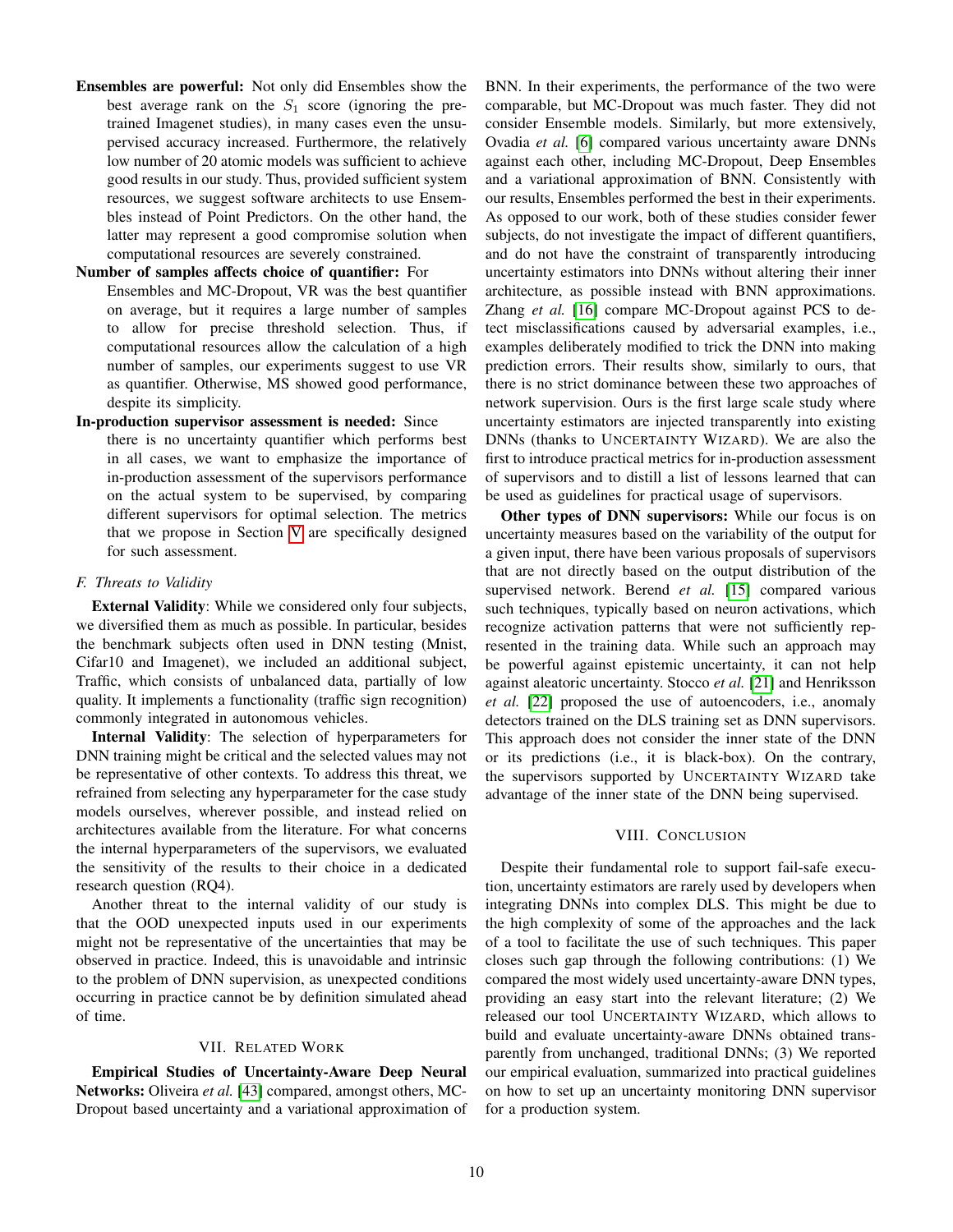The non-optimality of any approach under all conditions may allow a complementary use of multiple supervisors. To this extent, we plan to investigate the combination of different supervisors as future work, hopefully leading to an overall more stable and universally applicable supervision.

#### **REFERENCES**

- <span id="page-10-0"></span>[1] B. Templeton. (2020) Tesla in taiwan crashes directly into overturned truck, ignores pedestrian, with autopilot on. [Online]. Available: https://www.forbes.[com/sites/bradtempleton/2020/06/02/tesla-in](https://www.forbes.com/sites/bradtempleton/2020/06/02/tesla-in-taiwan-crashes-directly-into-overturned-truck-ignores-pedestrian-with-autopilot-on)[taiwan-crashes-directly-into-overturned-truck-ignores-pedestrian-with](https://www.forbes.com/sites/bradtempleton/2020/06/02/tesla-in-taiwan-crashes-directly-into-overturned-truck-ignores-pedestrian-with-autopilot-on)[autopilot-on](https://www.forbes.com/sites/bradtempleton/2020/06/02/tesla-in-taiwan-crashes-directly-into-overturned-truck-ignores-pedestrian-with-autopilot-on)
- <span id="page-10-1"></span>[2] J. Vincent. (2018) Google 'fixed' its racist algorithm by removing gorillas from its image-labeling tech. [Online]. Available: https://www.theverge.[com/2018/1/12/16882408/](https://www.theverge.com/2018/1/12/16882408/google-racist-gorillas-photo-recognition-algorithm-ai) [google-racist-gorillas-photo-recognition-algorithm-ai](https://www.theverge.com/2018/1/12/16882408/google-racist-gorillas-photo-recognition-algorithm-ai)
- <span id="page-10-2"></span>[3] A. Kendall and Y. Gal, "What uncertainties do we need in bayesian deep learning for computer vision?" in *Advances in Neural Information Processing Systems 30*, I. Guyon, U. V. Luxburg, S. Bengio, H. Wallach, R. Fergus, S. Vishwanathan, and R. Garnett, Eds. Curran Associates, Inc., 2017, pp. 5574–5584.
- <span id="page-10-3"></span>[4] V. Riccio, G. Jahangiroba, A. Stocco, N. Humbatova, M. Weiss, and P. Tonella, "Testing machine learning based systems: a systematic mapping," *Empirical Software Engineering*, 2020.
- <span id="page-10-6"></span>[5] L. V. Jospin, W. Buntine, F. Boussaid, H. Laga, and M. Bennamoun, "Hands-on bayesian neural networks – a tutorial for deep learning users," 2020.
- <span id="page-10-4"></span>[6] Y. Ovadia, E. Fertig, J. Ren, Z. Nado, D. Sculley, S. Nowozin, J. Dillon, B. Lakshminarayanan, and J. Snoek, "Can you trust your models uncertainty? evaluating predictive uncertainty under dataset shift," *Advances in Neural Information Processing Systems*, pp. 13 991–14 002, 2019.
- <span id="page-10-5"></span>[7] R. M. Neal, "Bayesian training of backpropagation networks by the hybrid monte carlo method," Citeseer, Tech. Rep., 1992.
- <span id="page-10-7"></span>[8] D. J. MacKay, "A practical bayesian framework for backpropagation networks," *Neural computation*, vol. 4, no. 3, pp. 448–472, 1992.
- <span id="page-10-8"></span>[9] E. Ilg, O. Cicek, S. Galesso, A. Klein, O. Makansi, F. Hutter, and T. Brox, "Uncertainty estimates and multi-hypotheses networks for optical flow," in *Proceedings of the European Conference on Computer Vision (ECCV)*, 2018, pp. 652–667.
- <span id="page-10-9"></span>[10] Y. Gal and Z. Ghahramani, "Dropout as a bayesian approximation: Representing model uncertainty in deep learning," in *Proceedings of the 33rd International Conference on International Conference on Machine Learning - Volume 48*, ser. ICML'16. JMLR.org, 2016, pp. 1050–1059.
- <span id="page-10-10"></span>[11] N. Srivastava, G. Hinton, A. Krizhevsky, I. Sutskever, and R. Salakhutdinov, "Dropout: A simple way to prevent neural networks from overfitting," *Journal of Machine Learning Research*, vol. 15, no. 56, pp. 1929–1958, 2014. [Online]. Available: http://jmlr.[org/papers/v15/srivastava14a](http://jmlr.org/papers/v15/srivastava14a.html).html
- <span id="page-10-11"></span>[12] I. Osband, "Risk versus uncertainty in deep learning: Bayes, bootstrap and the dangers of dropout," in *Neural Information Processing Systems (NIPS)*, 2016.
- <span id="page-10-12"></span>[13] B. Lakshminarayanan, A. Pritzel, and C. Blundell, "Simple and scalable predictive uncertainty estimation using deep ensembles," in *Advances in neural information processing systems*, 2017, pp. 6402–6413.
- <span id="page-10-13"></span>[14] T. Pearce, F. Leibfried, and A. Brintrup, "Uncertainty in neural networks: Approximately bayesian ensembling," in *International conference on artificial intelligence and statistics*. PMLR, 2020, pp. 234–244.
- <span id="page-10-14"></span>[15] D. Berend, X. Xie, L. Ma, L. Zhou, Y. Liu, C. Xu, and J. Zhao, "Cats are not fish: Deep learning testing calls for out-of-distribution awareness," in *The 35th IEEE/ACM International Conference on Automated Software Engineering*. New York, NY, USA: Association for Computing Machinery, 2020.
- <span id="page-10-15"></span>[16] X. Zhang, X. Xie, L. Ma, X. Du, Q. Hu, Y. Liu, J. Zhao, and M. Sun, "Towards characterizing adversarial defects of deep learning software from the lens of uncertainty," in *Proceedings of 42nd International Conference on Software Engineering*. ACM, 2020.
- <span id="page-10-16"></span>[17] D. A. Nix and A. S. Weigend, "Estimating the mean and variance of the target probability distribution," in *Proceedings of 1994 ieee international conference on neural networks (ICNN'94)*, vol. 1. IEEE, 1994, pp. 55– 60.
- <span id="page-10-17"></span>[18] Y. Gal, "Uncertainty in deep learning," Ph.D. dissertation, University of Cambridge, 2016.
- <span id="page-10-18"></span>[19] R. Michelmore, M. Kwiatkowska, and Y. Gal, "Evaluating uncertainty quantification in end-to-end autonomous driving control," *CoRR*, 2018.
- <span id="page-10-19"></span>[20] GithubCompare, *Github statistics comparison between tensorflow and pytorch*, Accessed September 25, 2020. [Online]. Available: https://www.githubcompare.[com/tensorflow/tensorflow+pytorch/pytorch](https://www.githubcompare.com/tensorflow/tensorflow+pytorch/pytorch)
- <span id="page-10-20"></span>[21] A. Stocco, M. Weiss, M. Calzana, and P. Tonella, "Misbehaviour prediction for autonomous driving systems," in *Proceedings of 42nd International Conference on Software Engineering*. ACM, 2020, p. 12 pages.
- <span id="page-10-21"></span>[22] J. Henriksson, C. Berger, M. Borg, L. Tornberg, C. Englund, S. R. Sathyamoorthy, and S. Ursing, "Towards structured evaluation of deep neural network supervisors," in *2019 IEEE International Conference On Artificial Intelligence Testing (AITest)*. IEEE, apr 2019.
- <span id="page-10-22"></span>[23] J. Davis and M. Goadrich, "The relationship between precision-recall and roc curves," in *Proceedings of the 23rd international conference on Machine learning - ICML06*. ACM Press, 2006.
- <span id="page-10-23"></span>[24] T. Saito and M. Rehmsmeier, "The precision-recall plot is more informative than the ROC plot when evaluating binary classifiers on imbalanced datasets," *PLOS ONE*, vol. 10, no. 3, p. e0118432, mar 2015.
- <span id="page-10-24"></span>[25] C. van Rijsbergen, *Information Retrieval, 2nd Edition, Chapter 7*. Butterworths, 1979. [Online]. Available: [http://www](http://www.dcs.gla.ac.uk/Keith/Preface.html).dcs.gla.ac.uk/ [Keith/Preface](http://www.dcs.gla.ac.uk/Keith/Preface.html).html
- <span id="page-10-25"></span>[26] Y. LeCun, L. Bottou, Y. Bengio, and P. Haffner, "Gradient-based learning applied to document recognition," *Proceedings of the IEEE*, vol. 86, no. 11, pp. 2278–2324, 1998.
- <span id="page-10-26"></span>[27] Keras-Team. (2018) Code: Convolutional neural network example. [Online]. Available: https://github.[com/keras-team/keras/blob/master/](https://github.com/keras-team/keras/blob/master/examples/mnist_cnn.py) [examples/mnist](https://github.com/keras-team/keras/blob/master/examples/mnist_cnn.py) cnn.py
- <span id="page-10-27"></span>[28] A. Krizhevsky, G. Hinton *et al.*, "Learning multiple layers of features from tiny images," 2009.
- <span id="page-10-28"></span>[29] J. Brownlee. (2019) How to develop a cnn from scratch for cifar-10 photo classification. [Online]. Available: https://machinelearningmastery.[com/how-to-develop-a-cnn-from](https://machinelearningmastery.com/how-to-develop-a-cnn-from-scratch-for-cifar-10-photo-classification/)[scratch-for-cifar-10-photo-classification/](https://machinelearningmastery.com/how-to-develop-a-cnn-from-scratch-for-cifar-10-photo-classification/)
- <span id="page-10-29"></span>[30] C. G. Serna and Y. Ruichek, "Classification of traffic signs: The european dataset," *IEEE Access*, 2018.
- <span id="page-10-30"></span>[31] S. Šegvic, K. Brkić, Z. Kalafatić, V. Stanisavljević, M. Ševrović, D. Budimir, and I. Dadic, "A computer vision assisted geoinformation ´ inventory for traffic infrastructure," in *13th International IEEE Conference on Intelligent Transportation Systems*. IEEE, 2010, pp. 66–73.
- [32] I. Bonaci, I. Kusalic, I. Kovacek, Z. Kalafatic, and S. Segvic, "Addressing false alarms and localization inaccuracy in traffic sign detection and recognition," in *16th computer vision winter workshop*. Citeseer, 2011, pp. 1–8.
- [33] M. Mathias, R. Timofte, R. Benenson, and L. Van Gool, "Traffic sign recognition—how far are we from the solution?" in *The 2013 international joint conference on Neural networks (IJCNN)*. IEEE, 2013, pp. 1–8.
- [34] R. Timofte, K. Zimmermann, and L. Van Gool, "Multi-view traffic sign detection, recognition, and 3d localisation," *Machine vision and applications*, vol. 25, no. 3, pp. 633–647, 2014.
- [35] R. Belaroussi, P. Foucher, J.-P. Tarel, B. Soheilian, P. Charbonnier, and N. Paparoditis, "Road sign detection in images: A case study," in *2010 20th International Conference on Pattern Recognition*. IEEE, 2010, pp. 484–488.
- [36] J. Stallkamp, M. Schlipsing, J. Salmen, and C. Igel, "Man vs. computer: Benchmarking machine learning algorithms for traffic sign recognition," *Neural networks*, vol. 32, pp. 323–332, 2012.
- [37] C. Grigorescu and N. Petkov, "Distance sets for shape filters and shape recognition," *IEEE transactions on image processing*, vol. 12, no. 10, pp. 1274–1286, 2003.
- <span id="page-10-31"></span>[38] F. Larsson and M. Felsberg, "Using fourier descriptors and spatial models for traffic sign recognition," in *Scandinavian conference on image analysis*. Springer, 2011, pp. 238–249.
- <span id="page-10-32"></span>[39] J. Deng, W. Dong, R. Socher, L.-J. Li, K. Li, and L. Fei-Fei, "Imagenet: A large-scale hierarchical image database," in *2009 IEEE conference on computer vision and pattern recognition*. Ieee, 2009, pp. 248–255.
- <span id="page-10-33"></span>[40] M. Tan and Q. V. Le, "Efficientnet: Rethinking model scaling for convolutional neural networks," *arXiv preprint arXiv:1905.11946*, 2019.
- <span id="page-10-34"></span>[41] N. Mu and J. Gilmer, "Mnist-c: A robustness benchmark for computer vision," *arXiv*, 2019.
- <span id="page-10-35"></span>[42] D. Hendrycks and T. Dietterich, "Benchmarking neural network robustness to common corruptions and perturbations," *International Conference on Learning Representations*, 2018.